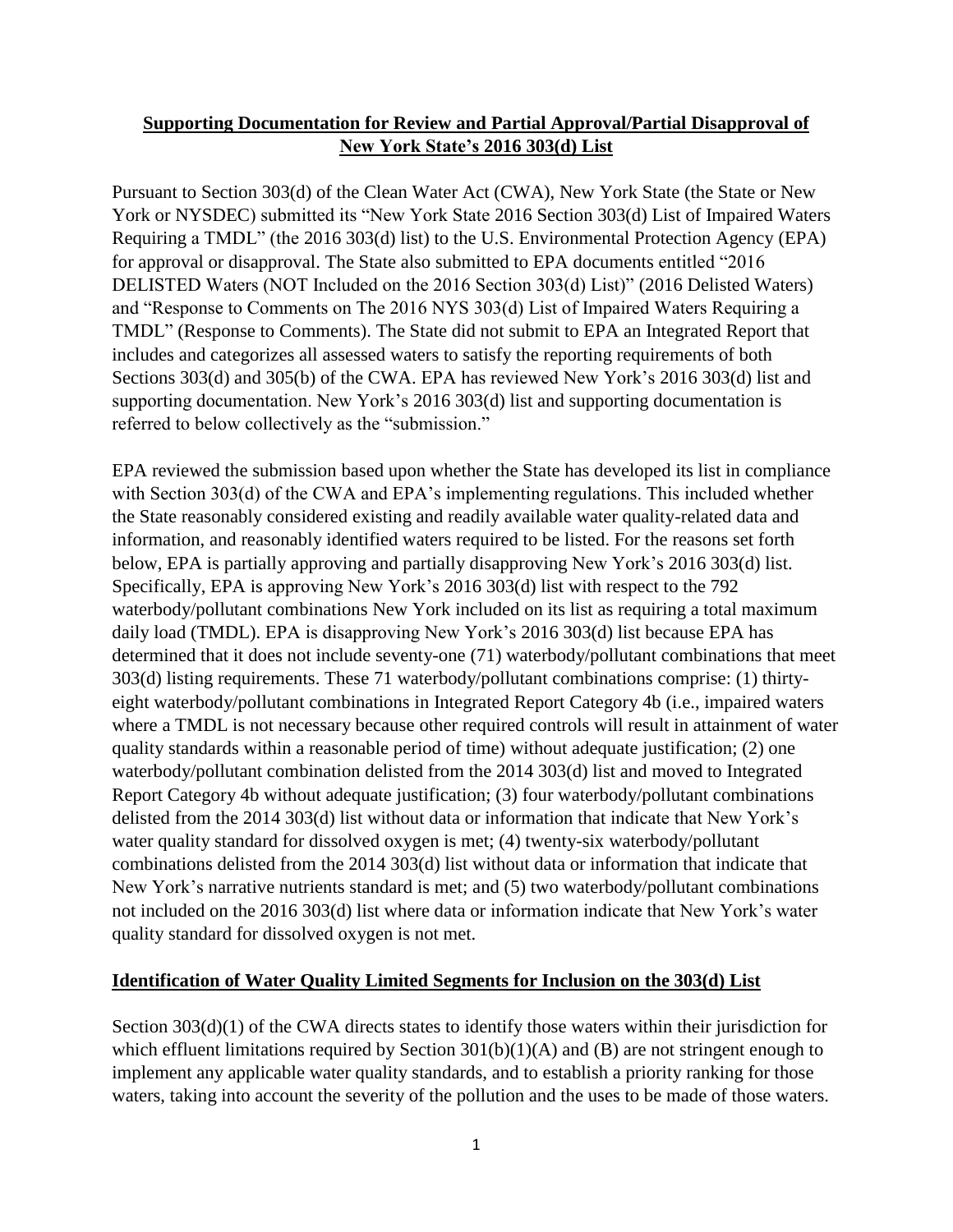The Section 303(d) listing requirement applies to waters impaired by point and/or nonpoint sources, pursuant to EPA's long-standing interpretation of Section 303(d).

EPA regulations do not require states to list waters where the following controls are adequate to implement applicable standards: (1) technology-based effluent limitations required by the CWA; (2) more stringent effluent limitations required by state or local authority; and (3) other pollution control requirements required by state, local or federal authority. See, 40 CFR 130.7(b)(1).

# **Consideration of Existing and Readily Available Water Quality-Related Data and Information**

In developing 303(d) lists, states are required to assemble and evaluate all existing and readily available water quality-related data and information including, at a minimum, consideration of existing and readily available data and information about the following categories of waters: (1) waters identified as partially meeting or not meeting designated uses, or as threatened, in the state's most recent CWA Section 305(b) report; (2) waters for which dilution calculations or predictive modeling indicate nonattainment of applicable standards; (3) waters for which water quality problems have been reported by governmental agencies, members of the public or academic institutions; and (4) waters identified as impaired or threatened in any Section 319 nonpoint assessment submitted to EPA. See, 40 CFR 130.7(b)(5). In addition to these minimum categories, states are required to consider any other data and information that is existing and readily available. EPA's guidance describes categories of water quality-related data and information that may be existing and readily available. See, Guidance for Water Quality-Based Decisions: The TMDL Process, EPA Office of Water, 1991, EPA 440-4-91-001, Appendix C (EPA's 1991 Guidance). While states are required to evaluate all existing and readily available water quality-related data and information, states may decide to rely or not rely on particular data or information in determining whether to list particular waters.

In addition to assembling and evaluating all existing and readily available water quality-related data and information, EPA regulations, at 40 CFR 130.7(b)(6), require states to submit documentation in support of determinations to list or not list its waters. This documentation must be submitted together with the list and must include, at a minimum: (1) a description of the methodology used to develop the list; (2) a description of the data and information used to identify waters; (3) documentation to support decisions not to use particular data and information, as well as documentation to support decisions to list or not list waters; and (4) any other reasonable information requested by EPA, including good cause for not including a water or waters on the list.

Consistent with EPA's guidance, Guidelines for Preparation of the Comprehensive State Water Quality Assessments (305(b) Reports) and Electronic Updates - EPA841-B-97-002A and EPA841-B-97-002B, 1997, and Guidance for 2006 Assessment, Listing and Reporting Requirements Pursuant to Sections 303(d), 305(b), and 314 of the Clean Water Act, July 29, 2005 ("EPA's 2006 Integrated Report Guidance"), the New York State Department of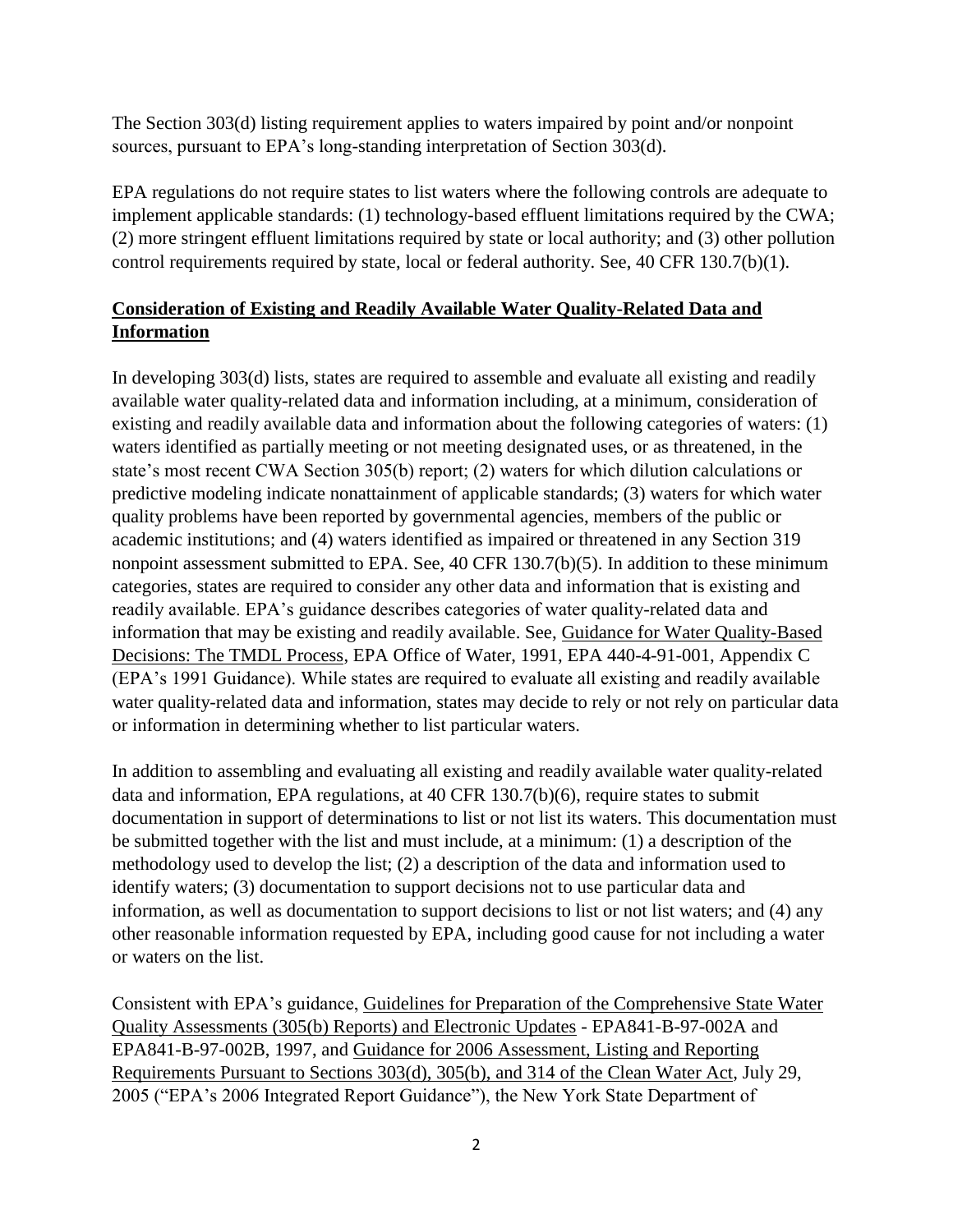Environmental Conservation (NYSDEC) developed a Consolidated Assessment and Listing Methodology (CALM) to integrate the monitoring and assessment activities under Sections 305(b) and 303(d). The NYSDEC's CALM describes the process for evaluating and consolidating monitoring data and information. The CALM contains three sub-parts: Monitoring Strategy, Assessment Methodology and Listing Methodology. The Listing Methodology describes the process for developing the 303(d) list from evaluation and assessment of data gathered through the Monitoring Strategy and the Assessment Methodology. The State's CALM is updated periodically, generally in concert with the federal biennial assessment and listing cycle. EPA does not have approval authority with respect to the State's CALM.

The foundation for the State's listing process (both 305(b) and 303(d)) is the State's Water Inventory/Priority Waterbodies List (WI/PWL), which is based on the results of the State's monitoring and assessment methodologies. Waters listed on the 303(d) list are drawn directly from the WI/PWL. The WI/PWL is a comprehensive inventory of waterbodies throughout the State, including those waters known or suspected to have designated water uses with some degree of impairment or which are threatened by potential impairment. Designated use impairments are determined by evaluation of all available information on the waterbodies, including: use restriction orders (drinking water restrictions, bathing beach closures, fish consumption and shellfishing advisories); comparison of data from the NYSDEC ambient monitoring network, other agencies and local or public/citizen monitoring programs with parameter-specific water quality standards; the use of surrogate indicators; and qualitative perception and observational information (stream habitat assessments, recreation use or fishery resource surveys and citizen complaints).

The WI/PWL categorizes waters according to the severity of the problem (precluded, impaired, stressed, threatened, no known impact/impairment or unassessed waters) and the level of documentation of the problem (known, suspected, possible). Based upon WI/PWL categorization, the State determines which category described in EPA's Integrated Report Guidance the water is to be placed. Waterbody segments listed as "precluded" or "impaired" due to pollutants are listed under Section 303(d), or Category 5, as described in EPA's 2006 Integrated Report Guidance. The State's list identifies the pollutants causing the impairment for each listed segment.

Public input for the WI/PWL is provided through the Water Management Advisory Committee, the Statewide Nonpoint Source Committee, county water quality coordinating committees, citizen's advisory committees for Remedial Action Plans and Lake Management Plans and other interest groups. The WI/WPL also includes input from a public outreach program conducted by local county and soil and water conservation districts working in conjunction with the State. The State solicited data indicating impairment of waters in the June 3, 2015 Environmental News Bulletin (ENB). The State requested that all data submissions be received by September 30, 2015 to allow the State sufficient time for the review and consideration of all data and information.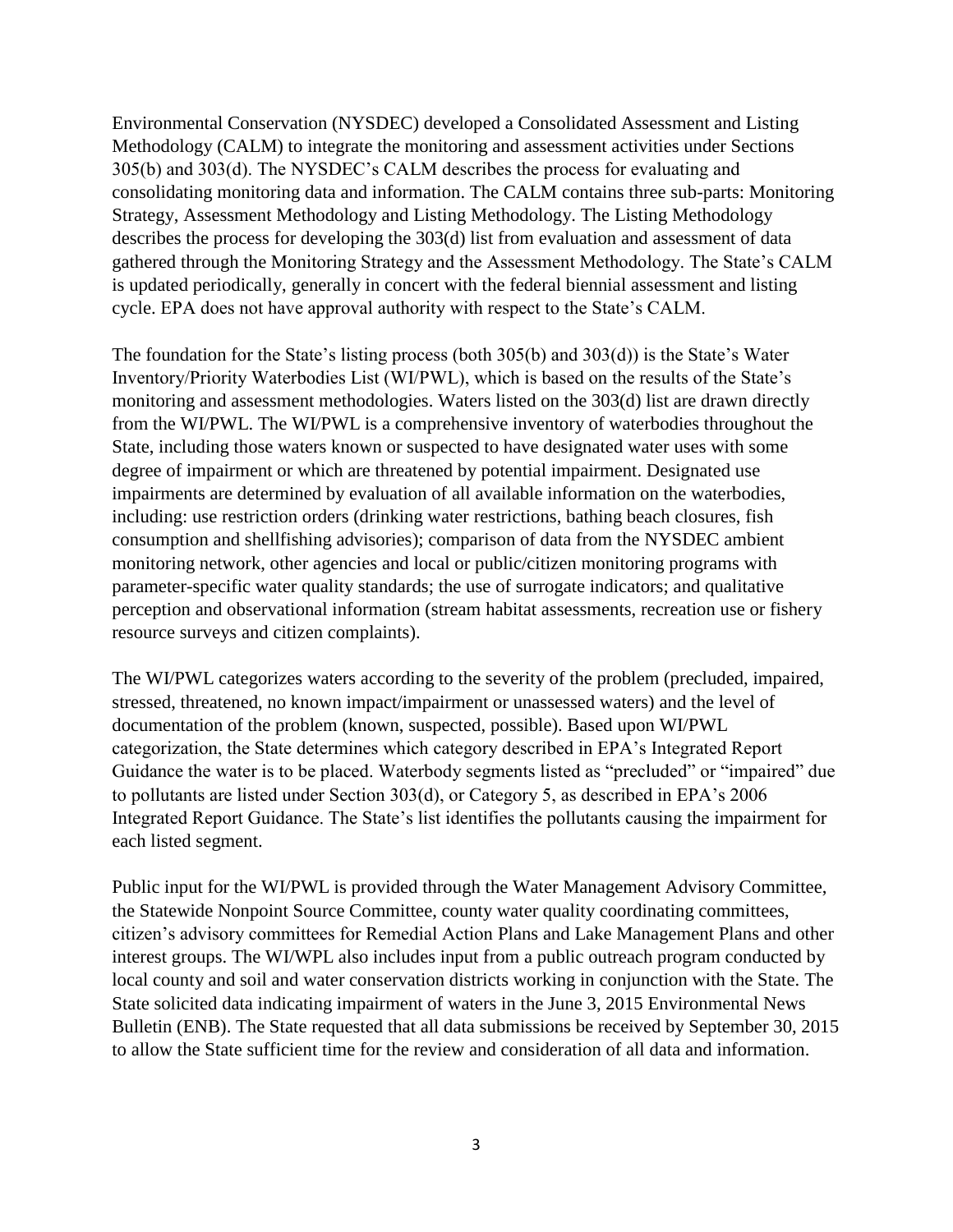NYSDEC organizes the 303(d) list in separate sections, allowing NYSDEC to manage its 303(d) list to meet its different programmatic needs. The following describes the structure and nomenclature of NYSDEC's 303(d) list:

Part 1: Individual Waterbody Segments with Impairments Requiring TMDL Development

Part 2: Multiple/Categorical Waterbody Segments with Impairments Requiring TMDL Development

Part 2a: Waterbody Segments Impaired by Atmospheric Deposition/Acid Rain Part 2b: Waterbody Segments Impaired by Fish Consumption Advisories

Part 2c: Waterbody Segments Impaired by Shellfishing Restrictions

Part 3: Waterbodies for which TMDLs are/may be Deferred

Part 3a: Waterbodies Requiring Verification of Impairment

Part 3b: Waterbodies Requiring Verification of Cause/Pollutant/Source

Part 3c: Waterbodies Awaiting Development/Evaluation of Other Restoration Efforts

Appendix A: Smaller Lakes Impaired by Atmospheric Deposition (Acid Rain) Appendix B: Listed Waterbodies Not Meeting Dissolved Oxygen Standards

The 2016 303(d) list is comprised of 792 waterbody/pollutant combinations as designated by NYSDEC:

- Part 1 includes 219 waterbody/pollutant combinations;
- Part 2a includes 54 waterbody/pollutant combinations;
- Part 2b includes 209 waterbody/pollutant combinations;
- Part 2c includes 32 waterbody/pollutant combinations;
- Part 3a includes 37 waterbody/pollutant combinations;
- Part 3b includes 73 waterbody/pollutant combinations;
- Part 3c includes 59 waterbody/pollutant combinations;
- Appendix A includes 70 waterbody/pollutant combinations; and
- Appendix B includes 39 waterbody/pollutant combinations.

EPA has reviewed the State's submission, as well as its description of the data and information considered, its methodology for classifying waters, and the WI/PWL. EPA has also compared the waterbody/pollutant combinations on New York's 2014 303(d) list and the impaired/delisted waterbody/pollutant combinations not included on the 2014 303(d) list with the waterbody/pollutant combinations on New York's 2016 303(d) list.

EPA investigated interstate waters to ensure assessment and listing consistency between New York and other border states. Differences in listing of interstate waters were noted in Vermont, Connecticut, New Jersey, Massachusetts, and Pennsylvania. Because states have different waterbody classifications and water quality standards, and because data may not be available for an entire waterbody, these differences are not inconsistent with regulatory requirements under 40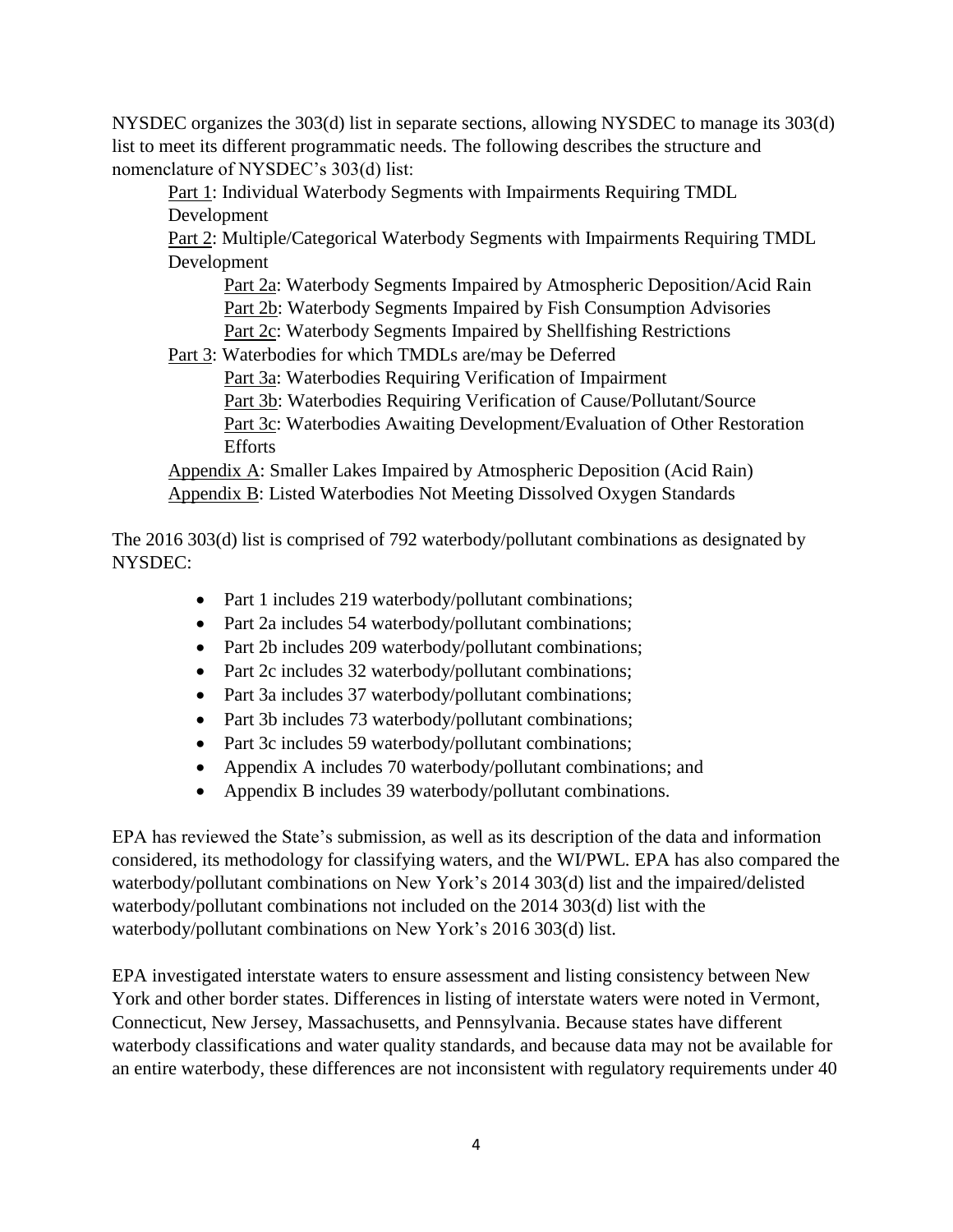CFR 130.7. None of the states that border New York submitted comments on New York State's draft 2014 303(d) list.

EPA acknowledges that New York relisted on its 2016 303(d) list 16 "CSO-impaired NYC waters" that were delisted in previous listing cycles to Integrated Report Category 4b, in response to comments received from Pace/Riverkeeper regarding the exclusion of these waters on New York's Draft 2016 303(d) list. See, Response to Comments. New York pointed out that for these waterbody/pollutant delistings where the impairment was due to pathogens or low dissolved oxygen, the specific required control measure cited was the 2005 New York City Combined Sewer Overflow (CSO) Order on Consent which includes a requirement for New York City to develop Long Term Control Plans (LTCPs) consistent with EPA's 1994 CSO Control Policy. EPA notes that CSOs are not the only source of the pollutant of concern in these waters and that New York City is using the demonstration approach in its LCTPs. Where permittees are using the "demonstration approach" in their LTCPs, EPA highlights the following provisions in EPA's 1994 CSO Control Policy (59 FR 18693):

"A permittee may demonstrate that a selected control program, though not meeting the criteria specified in II.C.4.a. above is adequate to meet the water quality-based requirements of the CWA. To be a successful demonstration, the permittee should demonstrate each of the following:

i. The planned control program is adequate to meet WQS and protect designated uses, *unless WQS or uses cannot be met as a result of natural background conditions or pollution sources other than CSOs*; (emphasis added)

ii. *The CSO discharges remaining after implementation of the planned control program will not preclude the attainment of WQS or the receiving waters' designated uses or contribute to their impairment*. *Where WQS and designated uses are not met in part because of natural background conditions or pollution sources other than CSOs, a total maximum daily load, including a wasteload allocation and a load allocation, or other means should be used to apportion pollutant loads*; (emphasis added)

iii. The planned control program will provide the maximum pollution reduction benefits reasonably attainable; and

iv. The planned control program is designed to allow cost effective expansion or cost effective retrofitting if additional controls are subsequently determined to be necessary to meet WQS or designated uses."

New York, in its Response to Comments, states its intent that, upon NYSDEC approval of LTCPs, the waterbodies covered by the LTCP will be delisted and assigned to Integrated Reporting Category 4b as waters where other required control measures are in place to address the impairment. With respect to the future delisting of waterbody/pollutant combinations to Integrated Report Category 4b, EPA notes that NYSDEC will need to provide adequate documentation to support delisting the waterbody/pollutant combinations to this category, including a description of the other sources of the pollutant of concern to the waterbody and the controls on all sources that will result in attainment of water quality standards in the waterbody. See below section "Delisted Waterbody/Pollutant Combinations" for a more detailed explanation of what is needed to adequately support delisting a waterbody/pollutant combination to Integrated Report Category 4b.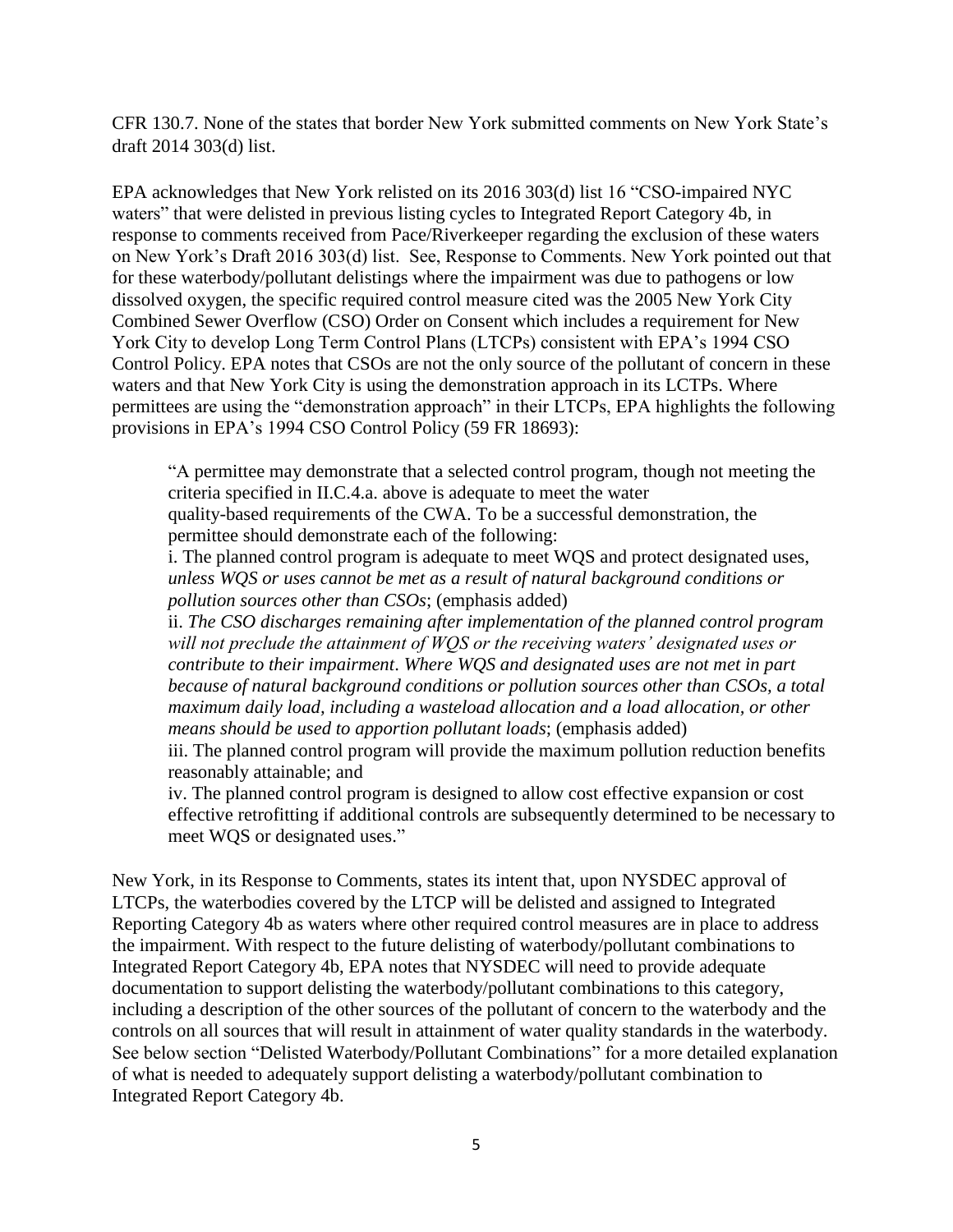With respect to the 792 waterbody/pollutant combinations New York included on its 2016 303(d) list, the State properly assembled and evaluated all existing and readily available data and information, including data and information relating to the categories of waters specified in 40 CFR 130.7(b)(5), and identified these waterbody/pollutant combinations on its 2016 303(d) list.

With respect to the 71 waterbody/pollutant combinations that meet 303(d) listing requirements that are not included on New York's 2016 303(d) list, EPA has concluded that New York has not properly assembled and evaluated all existing and readily available data and information, and included these waters on its list. Explanations for this conclusion are included within the sections of this document entitled "Delisted Waterbody/Pollutant Combinations," "Impaired Waters Not Included on the 303(d) List because Development of a TMDL Is Not Necessary," and "Waterbody/Pollutant Combinations Not Included on the 303(d) List Because the Applicable Water Quality Standard is Attained."

# **Delisted Waterbody/Pollutant Combinations**

New York delisted 92 waterbody/pollutant combinations from the 2014 303(d) list. EPA regulations, at 40 CFR 130.7(b)(6), require states to submit, together with their list, documentation in support of determinations not to list waters. Pursuant to 40 CFR 130.7(b)(6)(iv), when requested by EPA, a state "must demonstrate good cause for not including a water or waters on the list." EPA, throughout its review of New York's 2016 303(d) list, requested from New York, a demonstration of good cause for not including waterbody/pollutant combinations previously included on its 303(d) list. Consistent with 40 CFR 130.7(b), good cause, as described in EPA's Integrated Report Guidance<sup>1</sup>, may be based on the following:

- The assessment and interpretation of more recent or more accurate data in the record demonstrate that the applicable water quality standard(s) is met;
- The results of more sophisticated water quality modeling demonstrate that the applicable water quality standard(s) is met;
- Flaws in the original analysis of data and information led to the segment being incorrectly listed;
- A demonstration, pursuant to 40 CFR  $130.7(b)(1)(ii)$ , that there are effluent limitations required by state or local authorities that are more stringent than technology-based effluent limitations, required by the CWA, and that these more stringent effluent limitations will result in the attainment of water quality standards for the pollutant causing the impairment;
- A demonstration, pursuant to 40 CFR  $130.7(b)(1)(iii)$ , that there are other pollution control requirements required by state, local, or federal authority that will result in attainment of water quality standards for a specific pollutant(s) within a reasonable amount of time (i.e., Integrated Report Category 4b);

l <sup>1</sup> *Guidance for 2006 Assessment, Listing and Reporting Requirements Pursuant to Sections 303(d), 305(b) and 314 of the Clean Water Act, July 29, 2005 (2006 IRG).*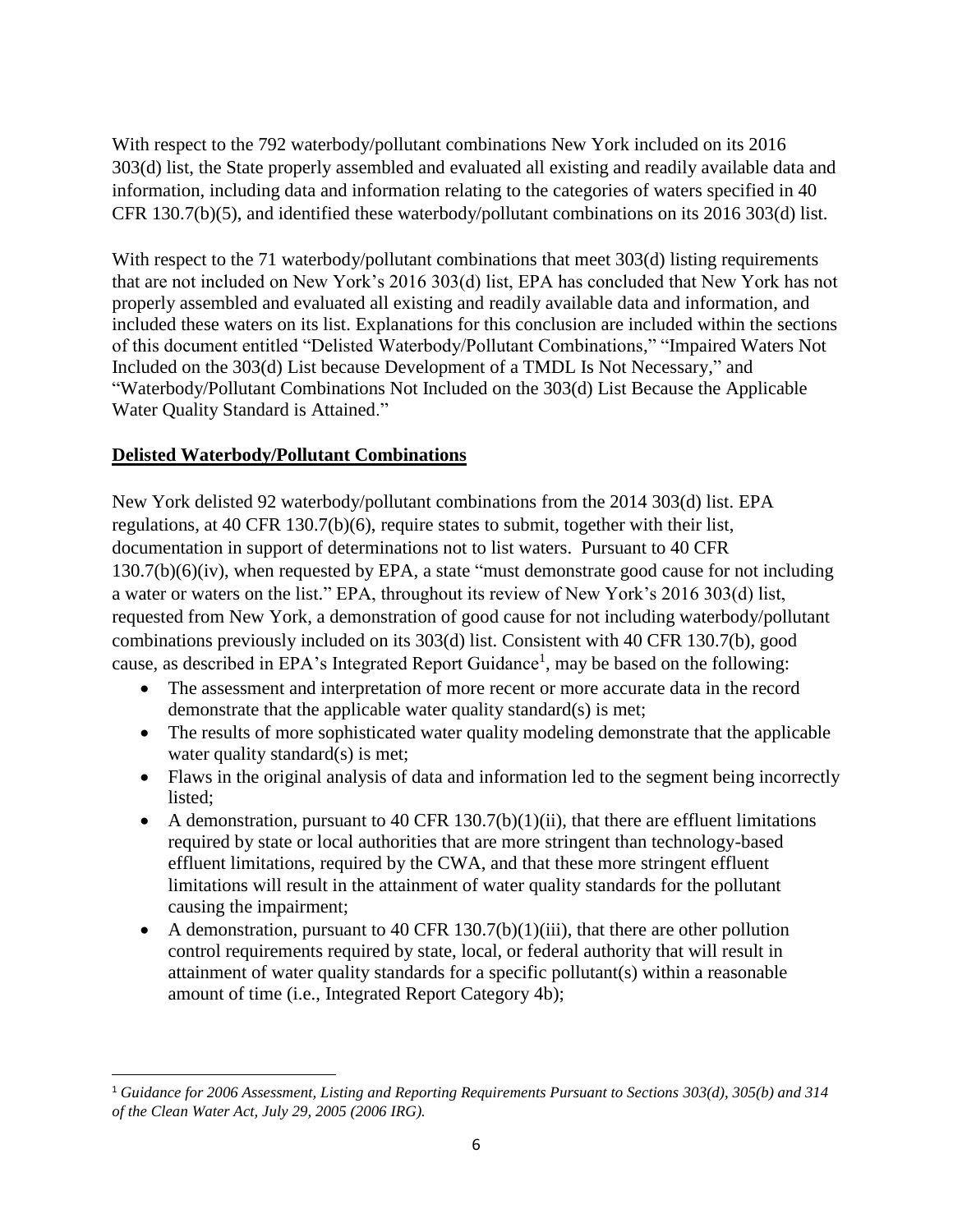- Documentation that the state included on a previous section 303(d) list, an impaired segment that was not required to be listed by EPA regulations, e.g., segments where there is no pollutant associated with the impairment (i.e., Integrated Report Category 4c);
- Approval or establishment by EPA of a TMDL since the last 303(d) list;
- A state inappropriately listed a segment that is within Indian country, as defined in 18 U.S.C. section 1151; or
- Other relevant information that supports the decision not to include the segment on the 303(d) list.

1. The State has appropriately delisted 61 waterbody/pollutant combinations based on one of the following reasons:

A. Approval or establishment by EPA of a TMDL since the last 303(d) list.

51 waterbody/pollutant combinations have been delisted due to completion of new TMDLs:

Sand Pond (0801-0055) for Acid/Base (pH) Pepperbox Pond, Spring Ponds, Tied Lake (0801-0076) for Acid/Base (pH) Minor Lakes Trib to Three Mile Cr Wshed (0801-0453) for Acid/Base (pH) Sunday Lake, Sunday Creek Reservoir (0801-0195) for Acid/Base (pH) Minor Lakes Trib to Moshier Creek (0801-0039) for Acid/Base (pH) Shallow Pond, Raven Lake (0801-0107) for Acid/Base (pH) Lyons Lake (0801-0109) for Acid/Base (pH) Slim Pond (0801-0125) for Acid/Base (pH) Evergreen Lake (0801-0110) for Acid/Base (pH) Peaked Mtn. Lake, Hidden Lake (0801-0111) for Acid/Base (pH) Ginger Pond, Soda Pond (0801-0126) for Acid/Base (pH) Dismal Pond (0801-0065) for Acid/Base (pH) Minor Lakes Trib to Red Horse Creek (0801-0068) for Acid/Base (pH) Minor Lakes Trib to Shingle Shanty Brook (0801-0149) for Acid/Base (pH) Terror Lake (0801-0018) for Acid/Base (pH) Minor Lakes Trib to Twitchell Creek (0801-0077) for Acid/Base (pH) Evies Pond, Long Lake, Fish Pond (0801-0323) for Acid/Base (pH) Trout Pond, Bill's Pond (0801-0127) for Acid/Base (pH) Panther, Fifth Creek, Lennon Ponds (0801-0075) for Acid/Base (pH) Independence Lake (0801-0327) for Acid/Base (pH) Little Diamond Pond (0801-0153) for Acid/Base (pH) Minor Lakes Trib to Upper Otter Creek (0801-0041) for Acid/Base (pH) Minor Lakes Trib to Upper Pine Creek (0801-0072) for Acid/Base (pH) Minor Lakes Trib to Big Moose Lake, NW (0801-0050) for Acid/Base (pH) Otter Pond (0801-0016) for Acid/Base (pH) Lower, Upper Sister Lakes (0801-0004) for Acid/Base (pH) Minor Lakes Trib to Big Moose Lake, SE (0801-0033) for Acid/Base (pH)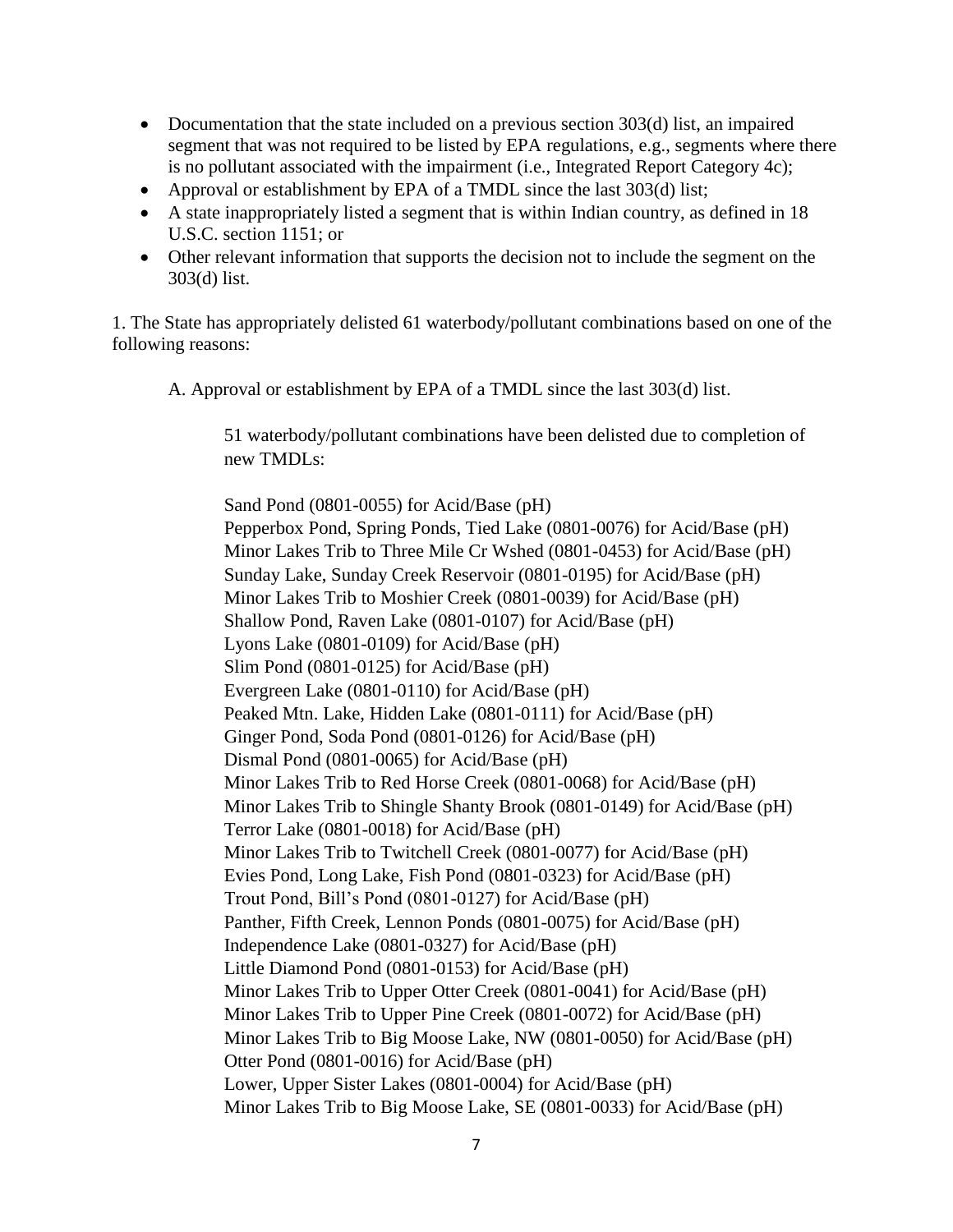Eagles Nest Lake (0801-0011) for Acid/Base (pH) Stink Lake, Balsam Lake (0801-0034) for Acid/Base (pH) Horn Lake, Mountain Lake (0801-0052) for Acid/Base (pH) Minor Lakes Trib to Indian River (0801-0010) for Acid/Base (pH) Minor Lakes Trib to Benedict Creek (0801-0029) for Acid/Base (pH) Falls Pond (0801-0399) for Acid/Base (pH) Little Woodhull Lake, Lily Lake (0801-0135) for Acid/Base (pH) Bloodsucker Pond (0801-0135) for Acid/Base (pH) Burp Lake, Black Creek Lake (0801-0139) for Acid/Base (pH) Little Salmon Lk. (0801-0140) for Acid/Base (pH) Duck Pond, Benz Pond (0902-0021) for Acid/Base (pH) Rock Pond (0903-0003) for Acid/Base (pH) Halfmoon Pond (0903-0032) for Acid/Base (pH) Gregg Lk, Green, Twin, Loon Hollow Pds (0905-0035) for Acid/Base (pH) Muskrat Pond (0905-0061) for Acid/Base (pH) Bear Pond, Diana Pond (0905-0061) for Acid/Base (pH) Lower, Middle, Upper South Pond (0905-0012) for Acid/Base (pH) Desert, Jakes, Buck, Hog Ponds (0905-0038) for Acid/Base (pH) Crystal Lake (0905-0030) for Acid/Base (pH) Minor Lake Trib to Upper Oswegatchie for Acid/Base (pH) Minor Lakes Trib to Indian River/Lake (1104-0008) for Acid/Base (pH) Minor Lakes Trib to Cedar River (1104-0003) for Acid/Base (pH) Round Pond (1104-0300) for Acid/Base (pH) Big Alderbed Pd, Blind Mans Vly (1201-0002) for Acid/Base (pH)

EPA notes that Bear Lake (0202-0008) (previously 0201-0003) and Palmer Lake (1302- 0103) are included on New York's 2016 303(d) list as impaired for phosphorus. A TMDL for phosphorus for Bear Lake (0201-0003) was approved on May 5, 2015, and a TMDL for phosphorus for Palmer lake (1302-0103) was approved on July 17, 2015. EPA believes NYSDEC included these waterbody/pollutant combinations on its 2016 303(d) list in error and expects NYSDEC to delist these waterbody/pollutant combinations in the 2018 303(d) listing cycle due to approval or establishment by EPA of a TMDL (Integrated Report Category 4a).

EPA also notes that Lake Carmel (1302-0089) and Engleville Pond (1202-0009) are included on New York's 2016 303(d) list as impaired for phosphorus. A TMDL for phosphorus for Lake Carmel (1302-0089) was approved on September 20, 2016, and a TMDL for phosphorus for Engleville Pond (1202-0009) was approved on September 28, 2016. These TMDLs were approved after January 13, 2016, the date NYSDEC provided notice of availability of its draft 2016 303(d) list. EPA expects NYSDEC to delist these waterbody/pollutant combinations in the 2018 303(d) listing cycle due to approval or establishment by EPA of a TMDL (Integrated Report Category 4a).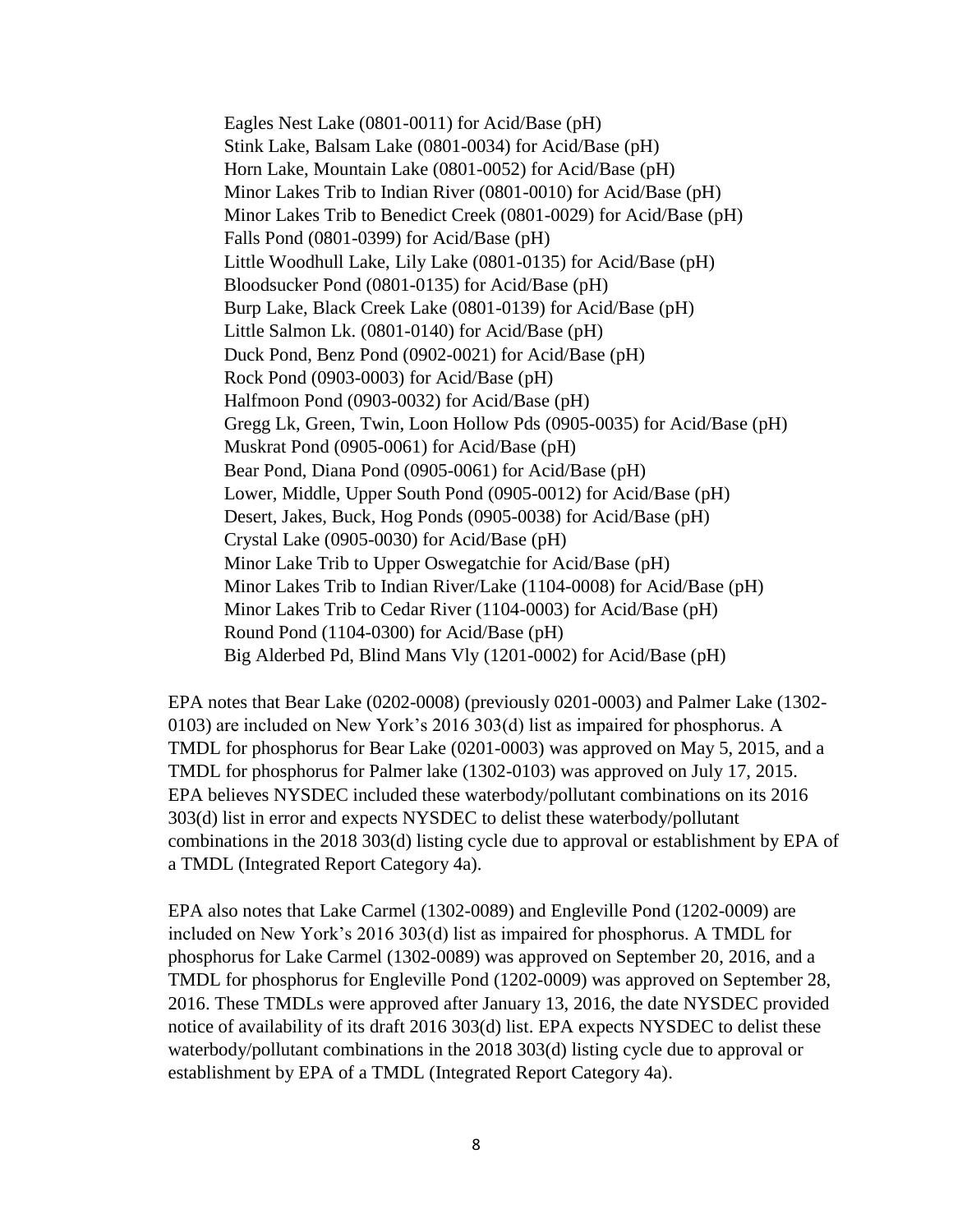B. The state's assessment and interpretation of more recent or more accurate data demonstrate that the applicable water quality standard is met.

7 waterbody/pollutant combinations have been delisted due to reassessment indicating water quality standard attainment:

Great Valley Cr, Middle, and minor tribs (0201-0012) for Aquatic Toxicity Tunungwant (Tuna) Creek and tribs (0201-0002) for Aquatic Toxicity Olean Creek, Upper, and tribs (0201-0050) for Aquatic Toxicity Genessee River, Lower, Main Stem (0401-0001) for Phosphorus Genessee River, Lower, Main Stem (0401-0001 for Silt/Sediment Genessee River, Middle, Main Stem (0401-0003) for Oxygen Demand Genessee River, Middle, Main Stem (0401-0003) for Phosphorus

C. The state's assessment and interpretation of more recent or more accurate data demonstrate that the water is impaired but the water quality standard for which it was listed is met.

1 waterbody/pollutant combination has been delisted and placed into Integrated Report Category 4c:

Lower Cassadaga Lake (0202-0003) for Nutrients (Phosphorus)

D. Original basis for listing was incorrect.

2 waterbody/pollutant combinations have been delisted due to incorrect, insufficient or inadequate data and/or information to determine the water quality status at the time of listing, therefore, the original basis for listing was incorrect:

Unamed Trib to Honeoye Cr, and tribs (0402-0081) for Nutrients Bradner Creek and tribs (0404-0020) for Phosphorus

2. The State has delisted 31 waterbody/pollutant combinations which EPA has determined are inappropriate for delisting because the state has not demonstrated good cause pursuant to 40 CFR 130.7(b)(6)(iv).

A. Other pollution control requirements will result in water quality standards attainment within a reasonable amount of time (Integrated Report Category 4b).

1 waterbody/pollutant combination has been delisted and moved to Integrated Report Category 4b:

Glen Cove Creek (1702-0146) for Silt/Sediment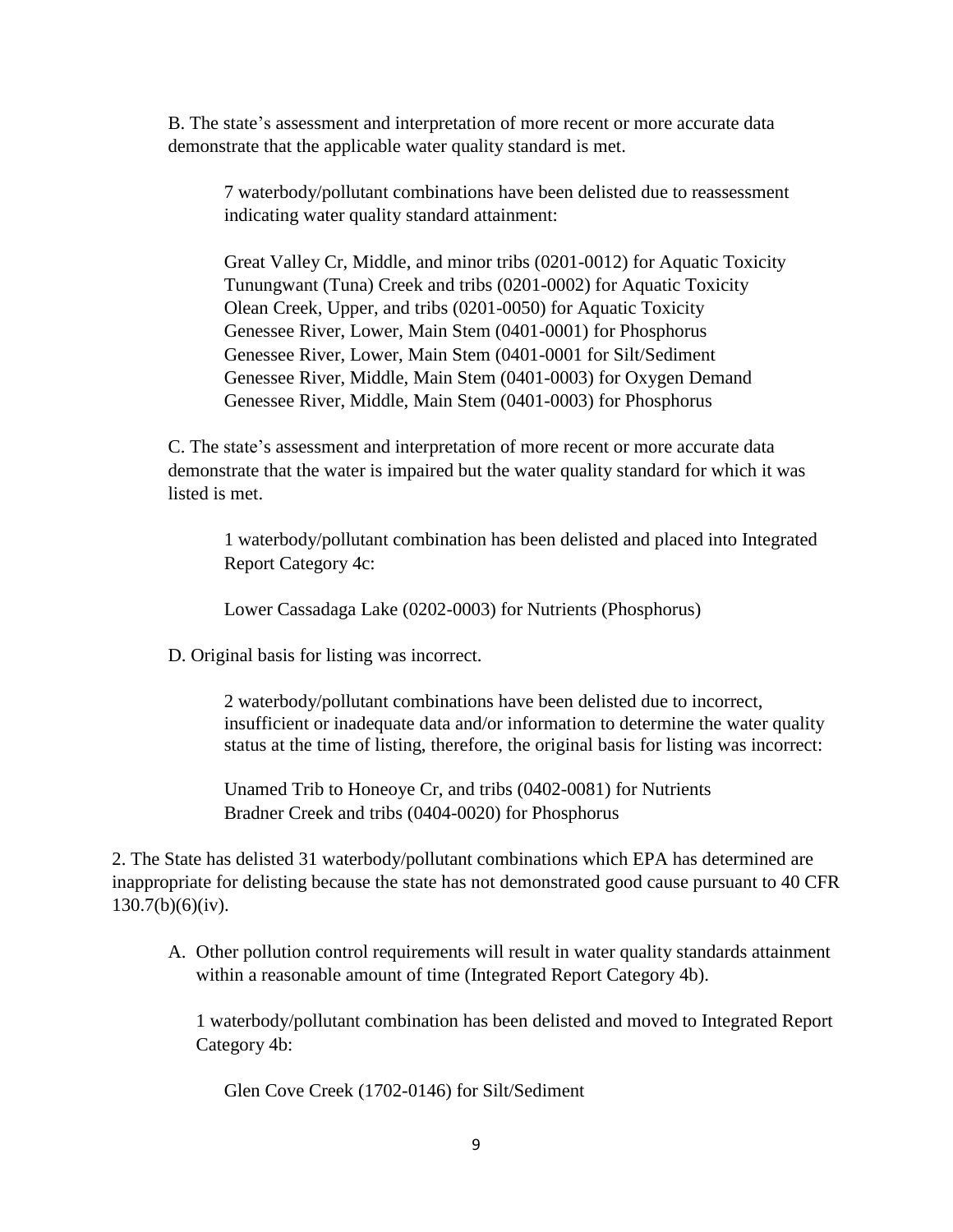New York delisted this waterbody/pollutant combination "due to a management strategy has been developed as part of a superfund site remediation plan." See, 2016 Delisted Waters. New York, however, did not submit to EPA any documentation to support this delisting. As mentioned, EPA regulations, at 40 CFR 130.7(b)(6), require states to submit, together with their list, documentation in support of determinations not to list waters. Pursuant to 40 CFR 130.7(b)( $6$ )(iv), when requested by EPA, a state must demonstrate good cause for not including, in the current submission, waterbody/pollutant combinations previously included on its 303(d) list. Consistent with 40 CFR 130.7(b), good cause may be based on a demonstration, pursuant to 40 CFR 130.7(b)(1)(iii), that other pollution control requirements required by state, local, or federal authority will result in attainment of water quality standards for a specific pollutant(s) within a reasonable amount of time (i.e., Integrated Report Category 4b).

EPA's 2004, 2006 and 2008 Integrated Report Guidance  $(IRG)^2$  provide additional clarity and flexibility with respect to the use of Integrated Report Category 4b and describe what is needed from states to demonstrate that using this category is appropriate, as well as what is needed to adequately support not including a waterbody/pollutant combination(s) on the 303(d) list. In particular, EPA expects states to provide adequate documentation that the required control mechanism(s) will address all pollutant sources and establish a clear link between the control mechanisms and water quality standards (See, 2004 IRG).

In its 2006 IRG and 2008 IRG, EPA stated its expectation that the documentation submitted with the 303(d) list to support the State's determination not to list a waterbody/pollutant combination and instead, include it in Integrated Report Category 4b (4b Demonstration), include the following six elements:

- 1. Identification of segment and statement of problem causing the impairment; 2. Description of pollution controls and how they will achieve water quality standards;
- 3. An estimate or projection of the time when WQS will be met;
- 4. Schedule for implementing pollution controls;

 $\overline{a}$ 

- 5. Monitoring plan to track effectiveness of pollution controls; and
- 6. Commitment to revise pollution controls, as necessary.

EPA's 2008 IRG includes an explanation for how best to address these six elements. In particular, in order to demonstrate that other pollution control measures will result in attainment of water quality standards in the waterbody, EPA expects states to describe the point, nonpoint, and background sources of the pollutant causing the impairment, including the magnitude and locations of the sources. Once the sources are identified,

<sup>2</sup> *Guidance for 2004 Assessment, Listing and Reporting Requirements Pursuant to Sections 303(d), 305(b) and 314 of the Clean Water Act, July 21, 2003 (2004 IRG); Guidance for 2006 Assessment, Listing and Reporting Requirements Pursuant to Sections 303(d), 305(b) and 314 of the Clean Water Act, July 29, 2005 (2006 IRG); and Information Concerning 2008 Clean Water Sections 303(d), 305(b) and 314 Integrated Reporting and Listing Decisions, October 12, 2006 (2008 IRG).*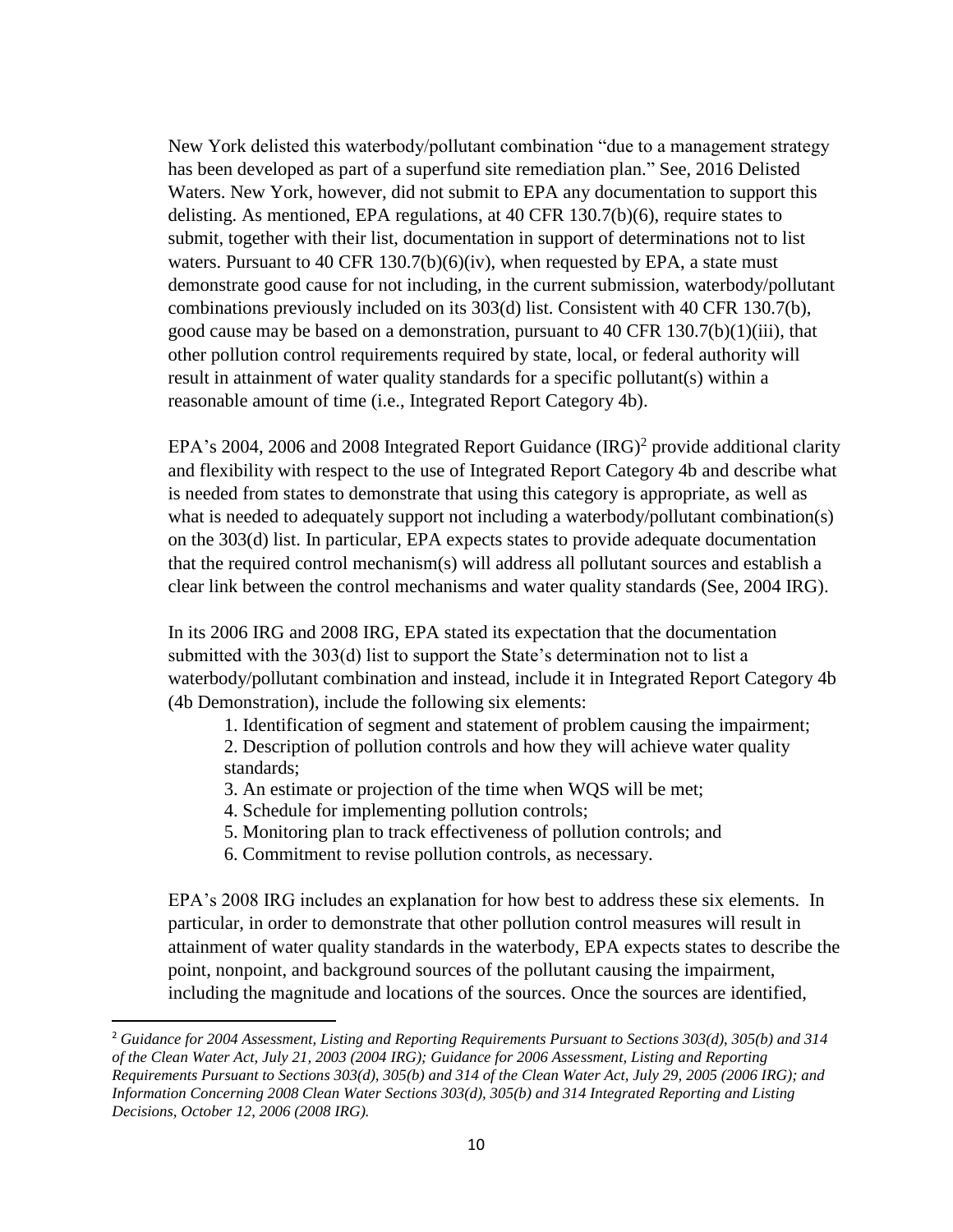along with their magnitude and location, EPA expects states to identify the loading capacity of the segment to achieve water quality standards or describe why it is not relevant to ensure that the controls are adequate to achieve water quality standards in the waterbody. Further, EPA expects states to identify the controls that will achieve the water quality standard and the basis for its conclusion that the controls will result in attainment of water quality standards. Demonstrations should also contain documentation supporting the analysis, the basis for any assumptions, the strengths and weaknesses in the analytical process and results from any water quality modeling or data analysis.

To support this delisting, New York indicated that "a management strategy has been developed as part of a superfund site remediation plan." New York did not submit to EPA any documentation on this strategy or any other documentation to support delisting this waterbody/pollutant combination to Integrated Report Category 4b. Without this documentation New York did not demonstrate, pursuant to 40 CFR 130.7(b)(1)(iii), that other pollution control requirements required by state, local, or federal authority will result in attainment of water quality standards within a reasonable amount of time.

EPA notes that there is no new data or information that indicate that the applicable water quality standard is being attained. Because New York has not demonstrated, pursuant to 40 CFR 130.7(b)(1)(iii), that other pollution control requirements required by state, local, or federal authority will result in attainment of water quality standards within a reasonable amount of time, EPA is partially disapproving New York's 2016 303(d) list. Pursuant to Section 303(d)(2) of the CWA and 40 CFR 130.7(d)(2), EPA will propose to add this waterbody/pollutant combination to New York's 2016 303(d) list and seek public comment on this proposed addition. If, during the public comment period, New York provides additional documentation to support delisting this waterbody/pollutant combination to Integrated Report Category 4b, EPA will evaluate that documentation and determine whether it adequately supports delisting the waterbody/pollutant combination from the 303(d) list.

B. The assessment and interpretation of more recent or more accurate data demonstrate that the applicable water quality standard is being met.

4 waterbody/pollutant combinations have been delisted due to reassessment indicating water quality standard attainment:

Laurel Pond (1701-0128) for Dissolved Oxygen Fort Pond (1701-0122) for Dissolved Oxygen Cuba Lake (0201-0016) for Dissolved Oxygen Upper Cassadaga Lake (0202-0001) for Dissolved Oxygen

New York delisted these waterbody/pollutant combinations because "NYSDEC has completed an evaluation and has determined – based on the health of the aquatic (fishery)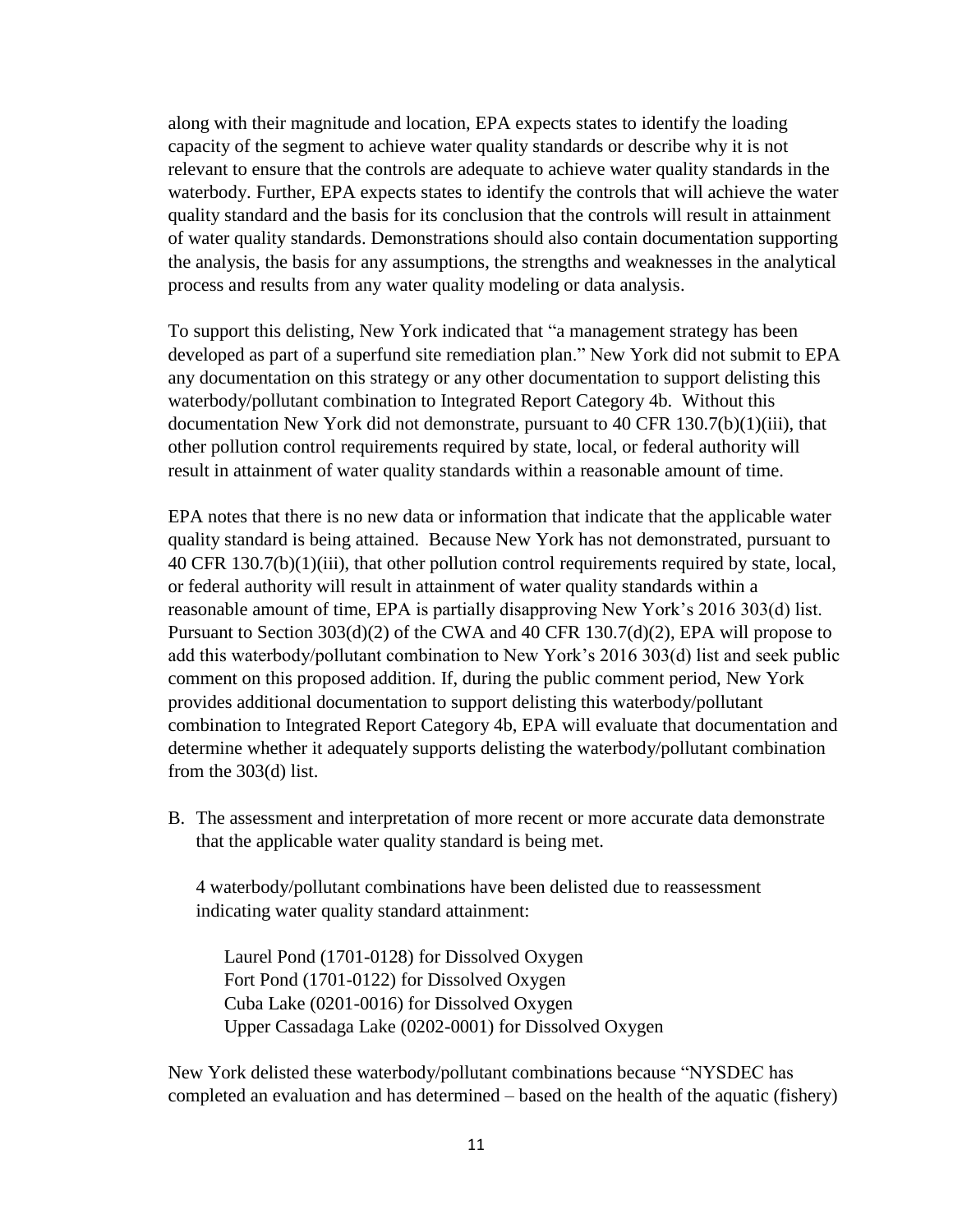community, the long history of low D.O., the lack of other sources, or other evidence – the low D.O. in the waterbody is naturally occurring and any impacts do not rise to the level of impairment of uses." See, Response to Comments. New York, however, did not provide water quality data to EPA that indicate that the applicable dissolved oxygen (D.O.) criteria are met in these waters. Low dissolved oxygen is a condition that typically occurs in stratified lakes during the summer. New York acknowledges this and does not contend that the dissolved oxygen standard is attained, but rather, that non-attainment of the standard is due to natural conditions.

Section  $303(d)(1)(A)$  of CWA requires states to identify those waters within its boundaries for which the effluent limitations required by section  $301(b)(1)(A)$  and section 301(b)(1)(B) are not stringent enough to implement *"any* water quality standard applicable to such waters" (emphasis added). EPA regulations, at 40 CFR 130.7(b)(3), explain that, "For the purposes of listing waters under § 130.7(b), the term "water quality standard applicable to such waters" and "applicable water quality standards" refer to those water quality standards established under section 303 of the Act, including numeric criteria, narrative criteria, waterbody uses, and antidegradation requirements." If data indicate that an applicable numeric criterion is not met, that waterbody/pollutant combination must be listed despite data indicating that the applicable use is met.

With respect to making 303(d) listing decisions when naturally occurring pollutants are present in a waterbody, New York's water quality standards are the basis for determining whether a waterbody is impaired. New York's water quality standards do not contain a provision allowing its dissolved oxygen criteria to be equal to the natural background level of dissolved oxygen if it is determined that the natural background level is less stringent than the otherwise applicable dissolved oxygen criteria. Because New York's water quality standards do not contain such a provision, New York cannot assess a water as meeting the applicable dissolved oxygen criteria where the excursion of the dissolved oxygen criteria has been determined to be caused by natural conditions. Until New York includes such a provision within its water quality standards, where water quality data indicate that the applicable dissolved oxygen criteria are not met, the waterbody must be listed on the 303(d) list as impaired for dissolved oxygen.

New York has not demonstrated good cause for delisting these waterbody/pollutant combinations from the 2014 303(d) list. EPA, therefore, is partially disapproving New York's 2016 303(d) list because it does not include these waterbody/pollutant combinations. Pursuant to Section 303(d)(2) of the CWA and 40 CFR 130.7(d)(2), EPA will propose to add these waterbody/pollutant combinations to New York's 2016 303(d) list and seek public comment on these proposed additions.

C. Waterbody/pollutant combinations redundant with other waterbody/pollutant combinations on the 2016 303(d) list.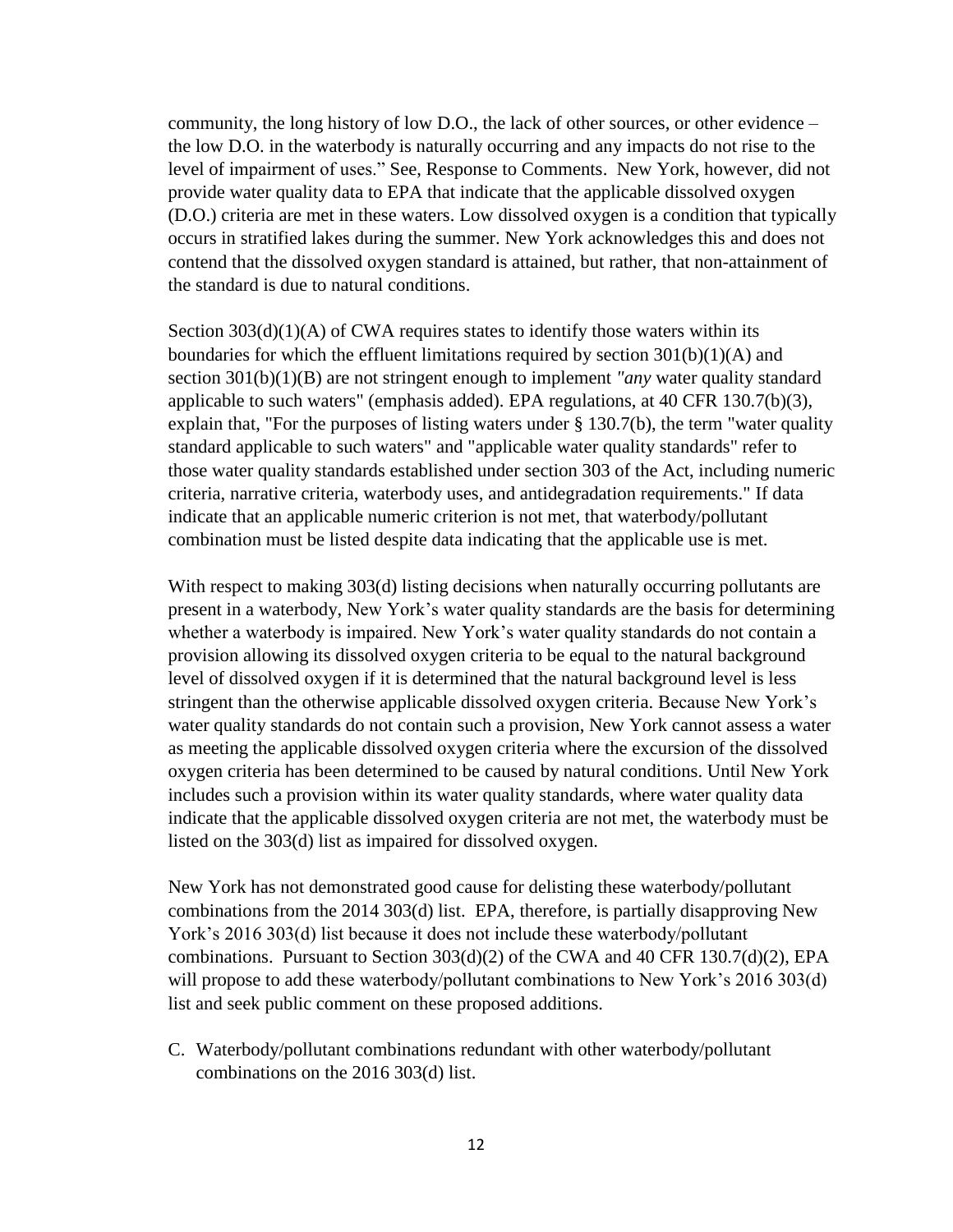26 Waterbody/pollutant combinations have been delisted due to redundancy with other waterbody/pollutant combinations

Beeman Creek and tribs (0102-0030) for Oxygen Demand Murder Creek, Lower, and tribs (0102-0031) for Oxygen Demand Bowen Brook and tribs (0102-0036) for Oxygen Demand Scajaquada Creek, Lower, and tribs (0101-0023) for Oxygen Demand Scajaquada Creek, Middle, and tribs (0101-0033) for Oxygen Demand Scajaquada Creek, Upper, and tribs (0101-0034) for Oxygen Demand Mill Creek and tribs (0302-0025) for Oxygen Demand Shipbuilders Creek and tribs (0302-0026) for Oxygen Demand Minor Tribs to Irondequoit Bay (0302-0038) for Oxygen Demand Honeoye Lake (0402-0032) for Oxygen Demand Conesus Lake (0402-0004) for Oxygen Demand Great Brook and minor tribs (0704-0034) for Oxygen Demand Wood Cr/Champlain Canal and tribs (1005-0036) for Oxygen Demand Tribs to Lake Lonely (1101-0001) for Oxygen Demand Ballou, Nail Creeks (1201-0203) for Oxygen Demand Saw Mill River (1301-0007) for Oxygen Demand Saw Mill River, Middle, and tribs (1301-0100) for Oxygen Demand Millers Pond (1702-0013) for Oxygen Demand Mattituck or Marratooka Pond (1701-0129) for Oxygen Demand Tidal Tribs to West Moriches Bay (1701-0312) for Oxygen Demand

New York delisted the above 20 waterbody/pollutant combinations "due to redundancy with listings for the specific oxygen demanding substance." See, 2016 Delisted Waters. These waterbodies were listed on the 2014 303(d) list for "Oxygen Demand" to account for the lack of attainment of the applicable dissolved oxygen standard. These 20 waterbodies were also separately listed on the 2014 303(d) list for "Phosphorus" or "Nitrogen" to account for the lack of attainment of the applicable narrative nutrients standard.

Quantuck Bay (1701-0042) for Nitrogen Moriches Bay, East (1701-0305) for Nitrogen Moriches Bay, West (1701-0038) for Nitrogen Great South Bay, East (1701-0039) for Nitrogen Great South Bay, Middle (1701-0040) for Nitrogen Great South Bay, West (1701-0173) for Nitrogen

The above six waterbody/pollutant combinations were listed on New York's 2014 303(d) list for Nitrogen to account for the lack of attainment of the narrative nutrients standard. These waterbodies were not listed on New York's 2014 303(d) list as impaired for dissolved oxygen (Oxygen Demand). New York, in its 2016 303(d) list, changed the above 6 waterbody/pollutant combinations from listed as impaired for the narrative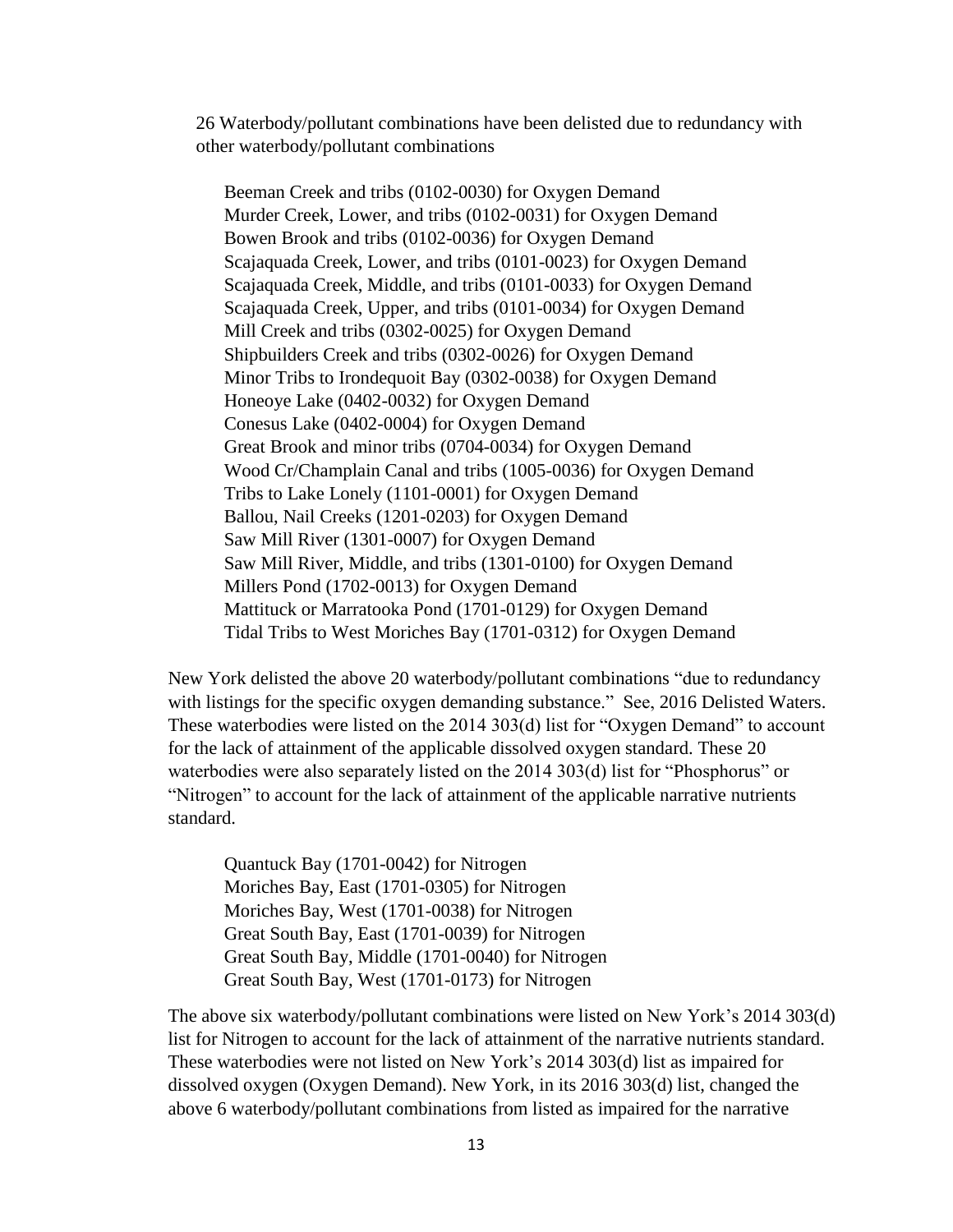nutrients standard as "Nitrogen," to impaired for the dissolved oxygen standard as "Nitrogen/Low D.O." This change resulted in New York's adding these waterbodies as impaired for dissolved oxygen, and delisting these waterbodies as impaired for the narrative nutrients standard for nitrogen.

New York, in its 2016 303(d) list, acknowledges that these 26 waterbodies are impaired for dissolved oxygen and delists these waterbodies as impaired for the narrative nutrients standard. New York accounts for the dissolved oxygen impairment in the 2016 303(d) list by listing these waters for "Low D.O." along with the nutrient causing the dissolved oxygen impairment ("Phosphorus/Low D.O." or "Nitrogen/Low D.O."). New York did not provide any data indicating that the narrative nutrients standard in these waterbodies is met. In order for New York to delist these waterbodies for the narrative nutrients standard, New York must provide data to support that this standard is met.

New York believes it is redundant for these waterbodies to be listed for both dissolved oxygen, to account for the dissolved oxygen impairment, and phosphorus or nitrogen, to account for the narrative nutrients standard. New York's dissolved oxygen standard is an applicable water quality standard for each of these waterbodies. New York's narrative criterion for nutrients is also an applicable water quality standard for each of these waterbodies. These are separate applicable criteria for these waterbodies and where both are not met, both have to be listed, separately. EPA notes that algal conditions that impair waters for their best use may occur in the absence of low dissolved oxygen. Likewise, low dissolved oxygen can occur in the absence of any noticeable algal conditions.

Section  $303(d)(1)(A)$  of CWA requires states to identify those waters within its boundaries for which effluent limitations are not stringent enough to implement *"any*  water quality standard applicable to such waters" (emphasis added). EPA regulations, at 40 CFR 130.7(b)(3), explain that, "For the purposes of listing waters under § 130.7(b), the term "water quality standard applicable to such waters" and "applicable water quality standards" refer to those water quality standards established under section 303 of the Act, including numeric criteria, narrative criteria, waterbody uses, and antidegradation requirements." A water with applicable dissolved oxygen criteria must be listed where data and information indicate that the dissolved oxygen criteria are not met. If the same water has an applicable narrative criterion for nutrients, that water must also be listed for nutrients where data and information indicate that the narrative criterion is not met, as the dissolved oxygen and narrative nutrients criteria are separate applicable water quality standards.

Section  $303(d)(1)(C)$  of the CWA requires states to establish for the waterbody/pollutant combinations on the 303(d) list, a total maximum daily load (TMDL) for pollutants suitable for calculation. A water listed as impaired for dissolved oxygen is often addressed through a TMDL for nitrogen or phosphorus if it is determined that nutrient(s) are causing the impairment. When present in excessive amounts, these nutrients may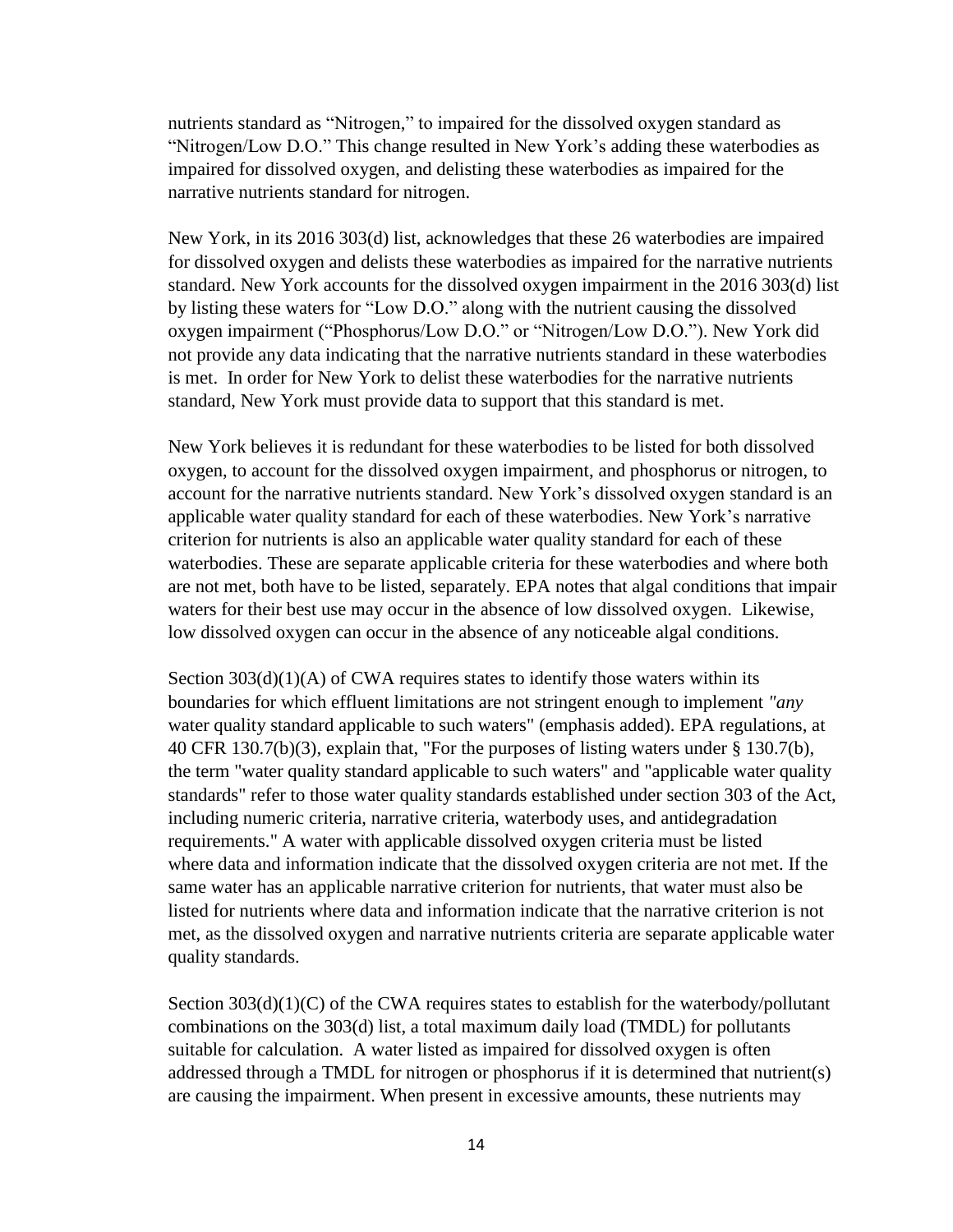cause excessive growth of phytoplankton and other algae that, by their decay and respiration, consume the dissolved oxygen resulting in a water quality impairment for dissolved oxygen. When nutrients are the cause of a dissolved oxygen impairment and the waterbody is also not meeting its applicable nutrients standard, a TMDL can and should be developed to address both impairments. The fact that one TMDL may address both impairments does not relieve a state of its obligation to list the water as impaired by both criteria where data and information indicate that both criteria are not being met, as the listing requirement applies individually to each applicable criterion.

On its 2016 303(d) list, New York lists waterbodies impaired for dissolved oxygen as "Oxygen Demand" if the specific cause for the dissolved oxygen impairment has not been identified. New York lists waters impaired for dissolved oxygen where the specific oxygen demanding cause has been identified as "Phosphorus/Low D.O." or "Nitrogen/Low D.O." New York indicates that future waters impaired for dissolved oxygen will be listed for the specific oxygen demanding cause if that cause has been identified. EPA believes this listing approach for waterbodies impaired for dissolved oxygen is sound. EPA notes however, that low dissolved oxygen can be caused by a number of factors other than nutrients. Examples include discharges of carbonaceous substances, sediment oxygen demand, and restricted circulation. EPA is not in agreement with combining listings which results in delisting one impairment (or waterbody/pollutant combination) where data indicates that a waterbody is impaired for both individually applicable standards.

As such, redundancy in listing is not good cause for delisting these waterbodies as impaired for the narrative nutrients standard from the 2014 303(d). EPA, therefore, is partially disapproving New York's 2016 303(d) list because it does not include these waterbodies as impaired for the narrative nutrients standard. Pursuant to Section  $303(d)(2)$  of the CWA and 40 CFR 130.7(d)(2), EPA will propose to add these waterbodies back onto the list for either phosphorus or nitrogen, as appropriate, based on how New York previously identified them on its 2014 303(d) list. EPA will propose to add them to New York's 2016 303(d) list and seek public comment on these proposed additions.

#### **Impaired Waters Not Included on the 303(d) List because Development of a TMDL Is Not Necessary**

1. A TMDL is not necessary because other required control measures are expected to result in the attainment of water quality standards within a reasonable amount of time (Integrated Report Category 4b waters).

A. Newly assessed waterbody/pollutant combinations included in Integrated Report Category 4b.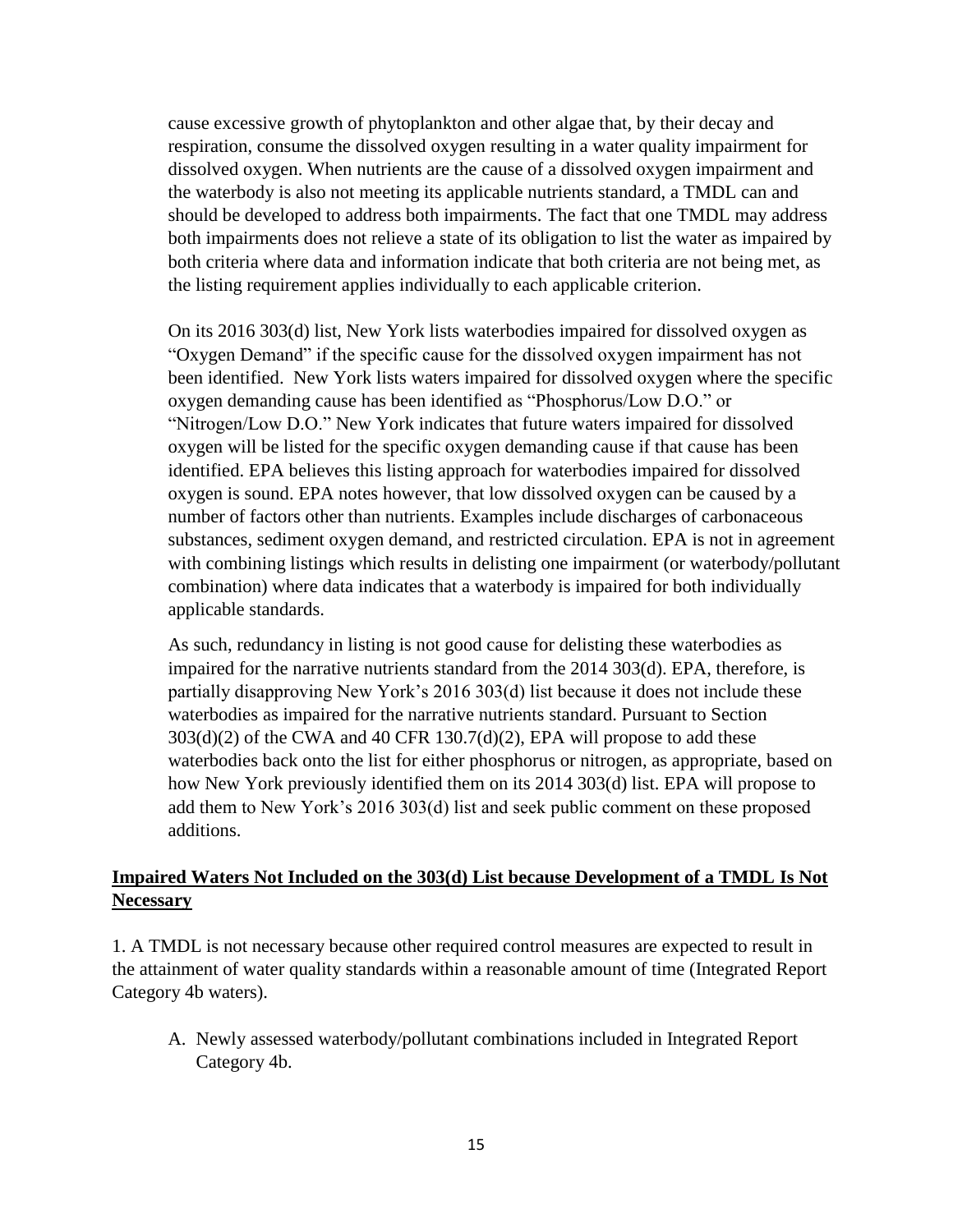NYSDEC did not submit an Integrated Report along with its 2016 303(d) list. EPA, therefore, was unable to determine whether newly assessed waterbody/pollutant combinations were included in Integrated Report Category 4b.

B. Waterbody/pollutant combinations delisted from New York's 303(d) list to Integrated Report Category 4b in previous listing cycles.

As mentioned, EPA regulations, at 40 CFR 130.7(b)(6), require states to submit, together with their list, documentation in support of determinations not to list waters. Pursuant to 40 CFR 130.7(b)(6)(iv), when requested by EPA, a state must demonstrate good cause for not including, in the current submission, waterbody/pollutant combinations previously included on its 303(d) list. Consistent with 40 CFR 130.7(b)(6)(iv), good cause may be based on a demonstration, pursuant to 40 CFR  $130.7(b)(1)(iii)$ , that other pollution control requirements required by state, local, or federal authority will result in attainment of water quality standards for a specific pollutant(s) within a reasonable amount of time (i.e., Integrated Report Category 4b).

To ensure that all 38 waterbody/pollutant combinations currently in Integrated Report Category  $4b<sup>3</sup>$  were and continue to be supported by an adequate 4b Demonstration, EPA reassessed whether there is sufficient documentation to demonstrate that other pollution control requirements required by state, local, or federal authority will result in attainment of water quality standards within a reasonable amount of time. EPA conducted this reassessment for the following waterbody/pollutant combinations:

Bergen Basin (1701-0009) for Floatables Bergen Basin (1701-0009) for D.O./Oxygen Demand Bergen Basin (1701-0009) for Nitrogen Bronx River, Lower (1702-0006) for Floatables Bronx River, Middle, and tribs (1702-0106) for Floatables Coney Island Creek (1701-0008) for Floatables East River, Lower (1702-0011) for Floatables East River, Upper (1702-0010) for Floatables East River, Upper (1702-0032) for Floatables Eastchester Bay (1702-0007) for Pathogens Flushing Creek/Bay (1702-0005) for Floatables Gowanus Canal (1701-0011) for Floatables Gowanus Canal (1701-0011) for Odors

 $\overline{a}$ 

<sup>3</sup> New York did not submit to EPA an Integrated Report nor a list of impaired waters not included on its 2016 303(d) list along with its 2016 303(d) list. EPA, therefore, consulted New York's document, *Impaired/Delisted Waters NOT Included on the 2014 Section 303(d) List,* September 2014, to determine the waterbody/pollutant combinations currently in Integrated Report Category 4b. This document includes a statement that it includes "a comprehensive inventory of all waters of the state that do not fully support uses and that are considered impaired."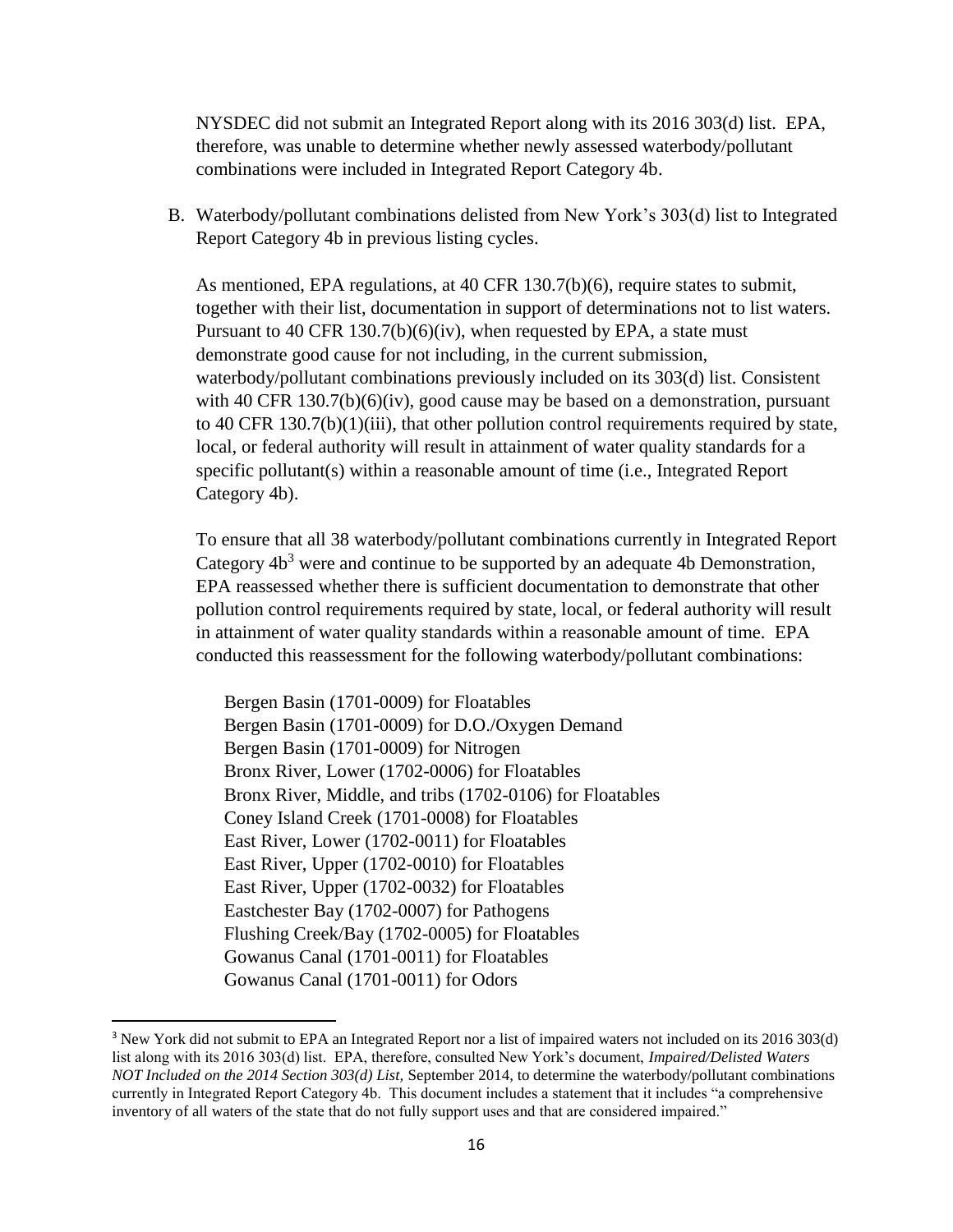Harlem River (1702-0004) for Floatables Hendrix Creek (1701-0006) for Floatables Hendrix Creek (1701-0006) for Odors Hendrix Creek (1701-0006) for D.O./Oxygen Demand Hendrix Creek (1701-0006) for Nitrogen Hutchinson River, Lower, and tribs (1702-0003) for Floatables Hutchinson River, Lower, and tribs (1702-0003) for Odors Jamaica Bay, Eastern, and tribs (1701-0005) for Floatables Jamaica Bay, Eastern, and tribs (1701-0005) for D.O./Oxygen Demand Jamaica Bay, Eastern, and tribs (1701-0005) for Nitrogen Mill Basin and tidal tribs (1701-0178) for Floatables Minor Tribs to Croton Falls Reservoir (1302-0001) D.O./Oxygen Demand Minor Tribs to Croton Falls Reservoir (1302-0001) for Phosphorus Muscoot River, Lower, and minor tribs (1302-0049) for Ammonia Muscoot River, Lower, and minor tribs (1302-0049) for D.O./Oxygen Demand New Rochelle Harbor (1702-0259) for Floatables Newtown Creek and tidal tribs (1702-0002) for Floatables Paerdegat Basin (1701-0363) for Floatables Paerdegat Basin (1701-0363) for Odors Park Creek and tribs (0601-0031) for Pathogens Peach Lake (1302-0004) for Pathogens Shellbank Basin (1701-0001) for Nitrogen Spring Creek and tribs (1701-0361) for Floatables Thurston Basin (1701-0152) for Floatables Westchester Creek (1702-0012) for Floatables

In its reassessment, EPA evaluated whether New York addressed the six elements of a 4b Demonstration discussed in EPA's 2006 IRG and 2008 IRG. Mentioned previously, these elements include:

1. Identification of segment and statement of problem causing the impairment;

2. Description of pollution controls and how they will achieve water quality standards;

3. An estimate or projection of the time when WQS will be met;

4. Schedule for implementing pollution controls;

5. Monitoring plan to track effectiveness of pollution controls; and

6. Commitment to revise pollution controls, as necessary.

In its evaluation, EPA particularly looked for whether New York: (1) described the point, nonpoint, and background sources of the pollutant causing the impairment, including the magnitude and locations of the sources; (2) identified the loading capacity of the segment to achieve water quality standards or described why it is not relevant to ensure that the controls are adequate to achieve water quality standards in the waterbody; (3) identified the controls on all sources that will achieve the water quality standard; and (4) described the basis for its conclusion that the controls will result in attainment of water quality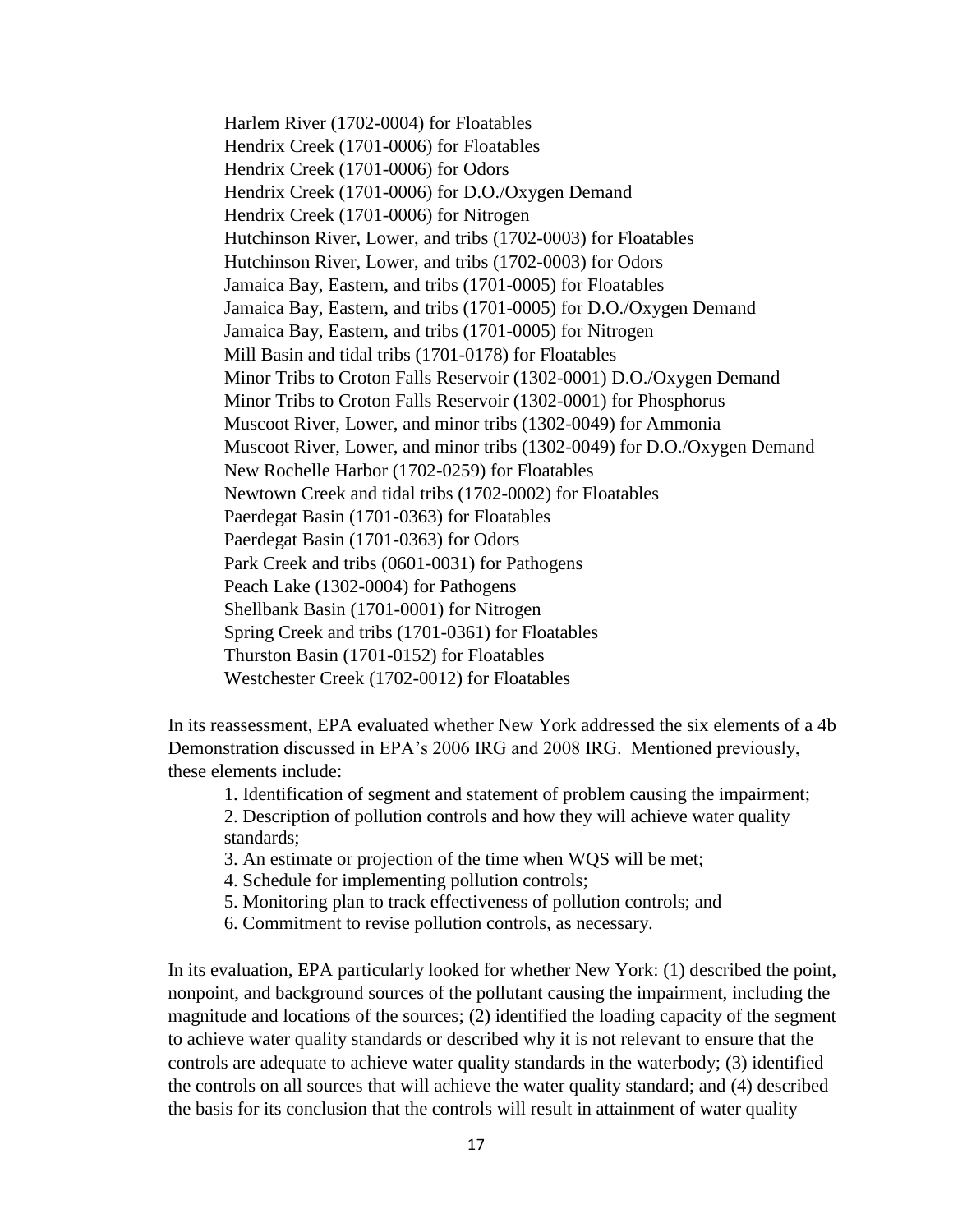standards. Because several of these waterbody/pollutant combinations were delisted to Integrated Report Category 4b prior to the 2016 listing cycle, EPA also specifically evaluated whether New York included a method to track the effectiveness of the controls and a commitment to revise controls where the controls are not effective.

As a result of its reassessment, EPA concluded that New York's 4b Demonstrations do not include adequate documentation, consistent with 40 CFR 130.7(b)(6), to support not listing these waterbody/pollutant combinations on New York's 303(d) list. New York's documentation does not address many of the six elements and/or the four items mentioned above. New York did not provide a source evaluation, including point, nonpoint and background sources of the pollutant causing the impairment, nor the magnitude and locations of the sources. Without a source evaluation, it is difficult to demonstrate that controls on one source would result in attainment of water quality standards in the waterbody. New York also failed to identify the load capacity or describe why it is not relevant to ensure that controls are adequate to achieve water quality standards in the waterbody. EPA further concluded that New York did not adequately identify the controls on all sources that will result in the attainment of water quality standards in the waterbody nor provide an adequate basis for that conclusion. A method for tracking the effectiveness of the controls and a commitment to revise controls that are not effective were either inadequate or missing in many instances as well.

EPA indicated to New York that its 4b Demonstrations are not adequate to support not including these waterbody/pollutant combinations on its 303(d) list and asked New York to provide sufficient documentation to support continuing to include these waterbody/pollutant combinations in Integrated Report Category 4b. New York did not provide that support. Because New York did not submit to EPA adequate documentation to support not including these waterbody/pollutant combinations on its 303(d) list, EPA has concluded that New York has not demonstrated, pursuant to 40 CFR 130.7(b)(1)(iii), that other pollution control requirements required by state, local, or federal authority will result in attainment of water quality standards within a reasonable amount of time, and therefore, has not demonstrated good cause, pursuant to 40 CFR 130.7(b)(6)(iv), for not including these waterbody/pollutant combinations on its 303(d) list.

EPA is not aware of any new data or information, and New York has not provided any new data or information, that indicate that the applicable water quality standard is being attained in these waters. Because New York has not demonstrated, pursuant to 40 CFR  $130.7(b)(1)(iii)$ , that other pollution control requirements required by state, local, or federal authority will result in attainment of water quality standards within a reasonable amount of time, EPA is partially disapproving New York's 2016 303(d) list. Pursuant to Section  $303(d)(2)$  of the CWA and  $40$  CFR  $130.7(d)(2)$ , EPA will propose to add these waterbody/pollutant combinations to New York's 2016 303(d) list and seek public comment on these proposed additions. If, during the public comment period, New York provides documentation to support continuing to include one or more of these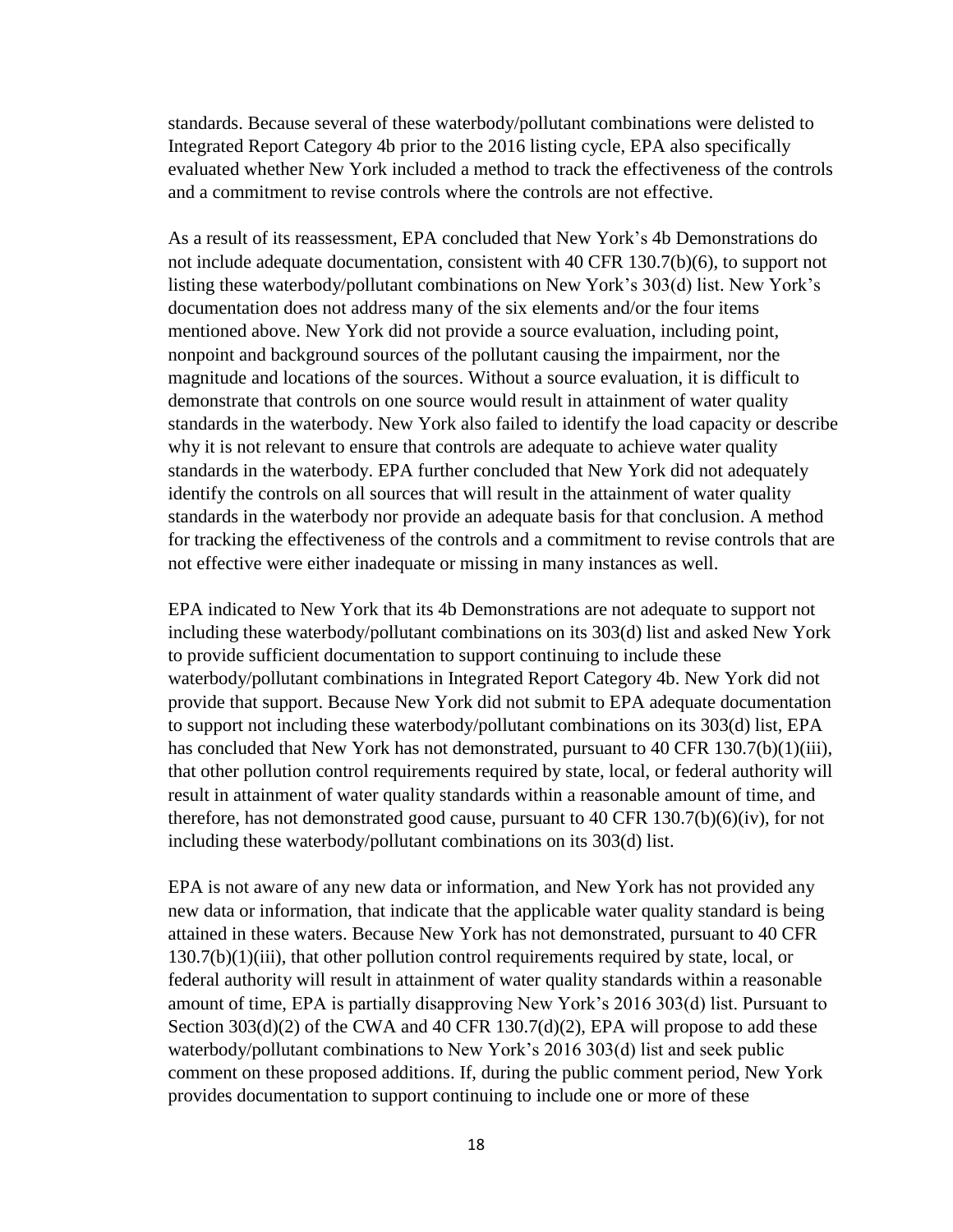waterbody/pollutant combinations in Integrated Report Category 4b, EPA will evaluate whether that documentation is adequate to support not including a waterbody/pollutant combination(s) on the 303(d) list.

2. A TMDL is not appropriate because the waters are impaired by "pollution" and not by a "pollutant" (Integrated Report Category 4c).

A. Newly assessed waterbody/pollutant combinations included in Integrated Report Category 4c.

NYSDEC did not submit an Integrated Report along with its 2016 303(d) list. EPA, therefore, was unable to determine whether newly assessed waterbody/pollutant combinations were included in Integrated Report Category 4c.

# **Waterbody/Pollutant Combinations Not Included on the 303(d) List Because the Applicable Water Quality Standard is Attained**

As stated previously, EPA regulations, at 40 CFR 130.7(b)(6), require states to submit, together with its list, documentation in support of determinations not to list waters. Pursuant to 40 CFR 130.7(b)(6)(iv), when requested by EPA, a state must demonstrate good cause for not including, in the current submission, waterbody/pollutant combinations previously included on its 303(d) list. Three (3) waterbody/pollutant combinations were previously included on New York's 303(d) list and were delisted to Integrated Report Category 4b in the 2012 listing cycle as impaired but a TMDL is not necessary because other pollutant control requirements will result in water quality standards attainment within a reasonable amount of time. During this listing cycle, New York determined, based on the assessment and interpretation of more recent data, that water quality standards are being met and presumably removed these waterbody/pollutant combinations from Integrated Report Category 4b. Because New York did not submit to EPA an Integrated Report, EPA is not certain which Integrated Report Category these waterbody/pollutant combinations were assigned.

1.New York has demonstrated good cause for not including the following waterbody/pollutant combination on its 2016 303(d) list. In response to EPA's request to provide data to support its determination that the applicable water quality standard is met, New York provided adequate and sufficient data indicating that the applicable dissolved oxygen criteria are being met.

Gowanus Canal (1701-0011) for D.O./Oxygen Demand

2. New York has not demonstrated good cause for not including the following waterbody/pollutant combinations on its 2016 303(d) list. In response to EPA's request to provide data to support its determination that the applicable water quality standard is met, New York provided data indicating that the applicable dissolved oxygen criteria are not being met.

Bronx River, Lower (1702-0006) for D.O./Oxygen Demand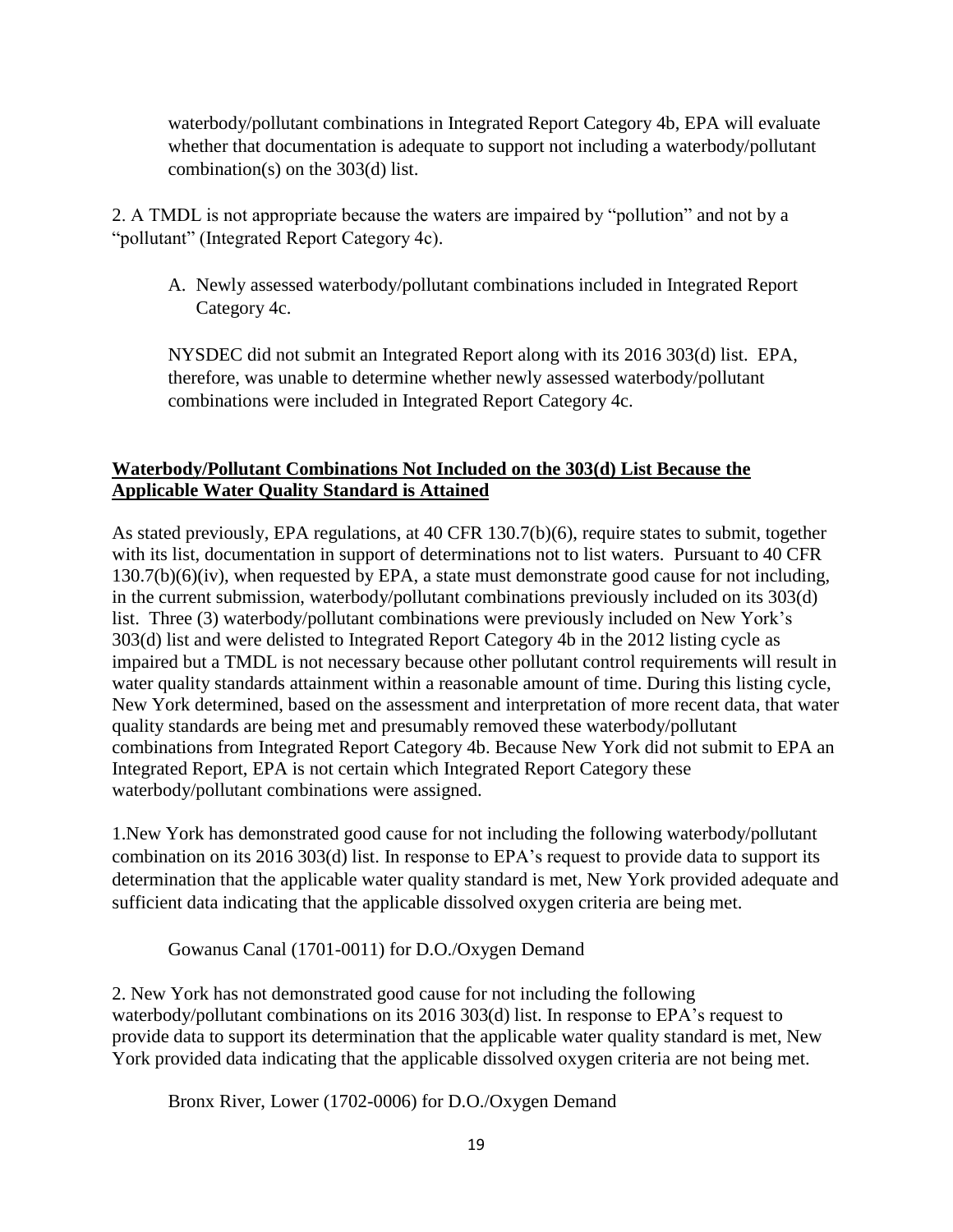Shellbank Basin (1701-0001) for D.O./Oxygen Demand

Because data do not support New York's determination that the applicable water quality standard is met, New York has not demonstrated good cause for not including these waterbody/pollutant combinations on its 2016 303(d) list. EPA, therefore, is partially disapproving New York's 2016 303(d) list. Pursuant to Section 303(d)(2) of the CWA and 40 CFR 130.7(d)(2), EPA will propose to add these waterbody/pollutant combinations to New York's 2016 303(d) list and seek public comment on these proposed additions.

# **Priority Ranking**

EPA regulations codify Section 303(d)(1)(A) of the CWA, which requires states to establish a priority ranking for listed waters. EPA regulations, at 40 CFR 130.7(b)(4), require states to prioritize waters on their Section 303(d) lists for TMDL development, and to identify those waterbody segments targeted for TMDL development in the next two years. In prioritizing and targeting waters, states must take into account the severity of the pollution and the uses of the waters. See, Section 303(d)(1)(A) of the CWA. States may consider other factors relevant to prioritizing waters for TMDL development, including immediate programmatic needs, vulnerability of particular waters as aquatic habitats, recreation, economic and aesthetic importance of particular waters, degree of public interest and support and state or national policies and priorities. See, 57 *Federal Register* 33040, 33045 (July 24, 1992) and EPA's 1991 Guidance.

The State has identified the below six waterbody/pollutant combinations for "TMDL/restoration strategy scheduled for development in 2016" and 14 waterbody/pollutant combinations for "TMDL/restoration strategy scheduled for development…..over longer term, through 2022." See, 2016 303(d) list. In discussions subsequent to New York's submission of its 2016 303(d) list, New York clarified that the below six waterbody/pollutant combinations were targeted, pursuant to 40 CFR 130.7(b)(4), for TMDL/restoration strategy development through 2017. Although New York did not make this change to its 2016 303(d) list, EPA includes this clarification here. These two sets of waters are considered high priority for TMDL/restoration strategy development, while the remaining waters on the 303(d) list have been ranked as medium or low priority for TMDL/restoration strategy development.

Six Waterbody/Pollutant Combinations Identified for TMDL/Restoration Strategy Development through 2017:

Honeoye Lake (0402-0032) for Phosphorus/Low D.O. Conesus Lake (0402-0004) for Phosphorus/Low D.O. Engleville Pond (1202-0009) for Phosphorus Lake Carmel (1302-0006) for Phosphorus Tidal Tribs to West Moriches Bay (1701-0312) for Nitrogen/Low D.O. East Copperas Pond (1003-0004) for pH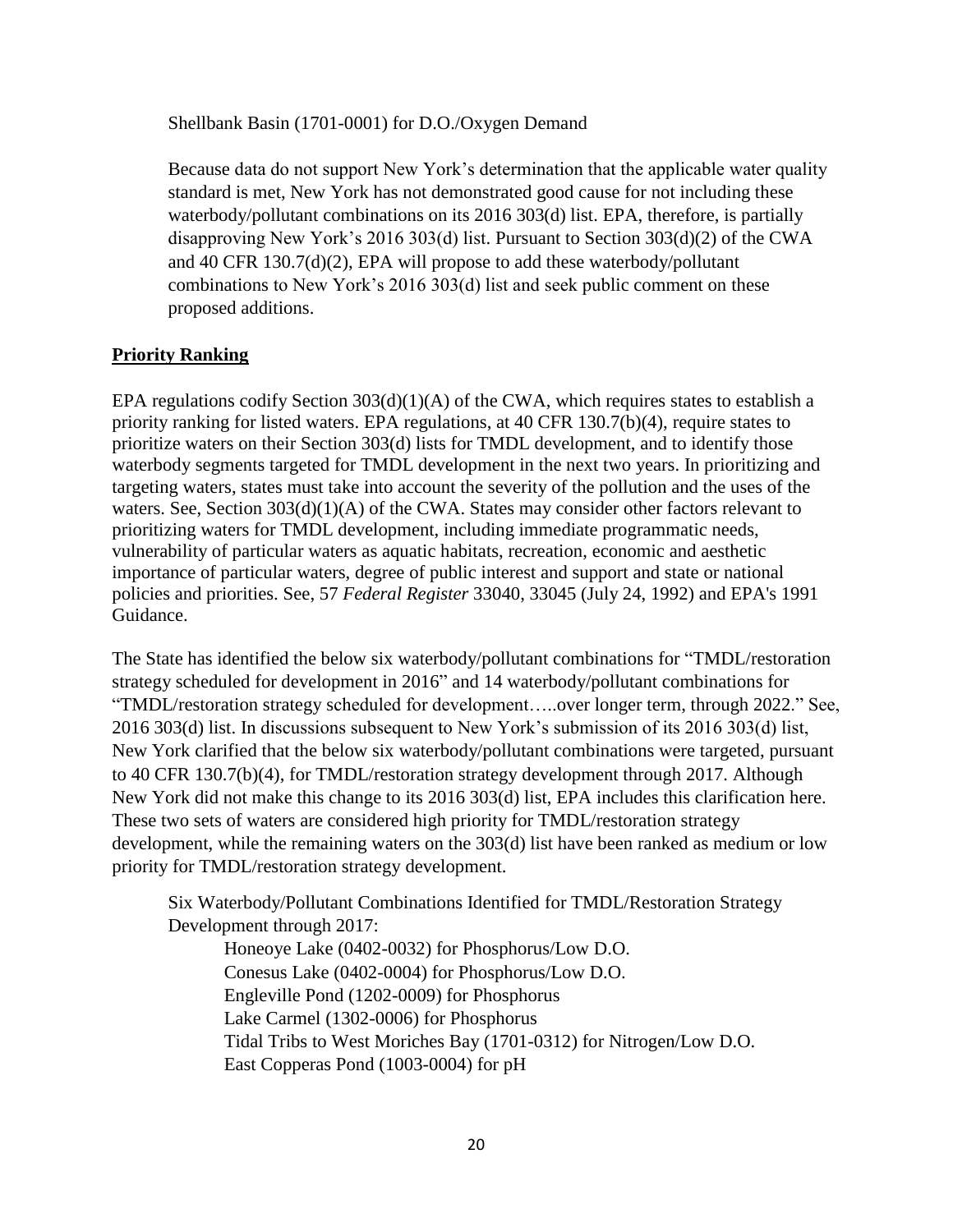EPA notes that Lake Carmel (1302-0089) and Engleville Pond (1202-0009) are included on New York's 2016 303(d) list as impaired for phosphorus, however, a TMDL for phosphorus for Lake Carmel (1302-0089) was approved on September 20, 2016, and a TMDL for phosphorus for Engleville Pond (1202-0009) was approved on September 28, 2016. These TMDLs were approved after January 13, 2016, the date NYSDEC provided notice of availability of its draft 2016 303(d) list. EPA expects NYSDEC to delist these waterbody/pollutant combinations in the 2018 303(d) listing cycle due to approval or establishment by EPA of a TMDL (Integrated Report Category 4a).

14 Waterbody/Pollutant Combinations Identified for TMDL/Restoration Strategy Development through 2022:

Owasco Inlet, Upper and tribs (0706-0014) for Nutrients Cayuga Lake, Southern End (0705-0040) for Phosphorus Steele Creek tribs (1201-0197) for Phosphorus Ballou, Nail Creeks (1201-0203) for Phosphorus/Low D.O. Great South Bay, East (1701-0039) for Nitrogen/Low D.O. Great South Bay, Middle (1701-0040) for Nitrogen/Low D.O. Great South Bay, West (1701-0173) for Nitrogen/Low D.O. Lake Ronkonkoma (1701-0020) for Pathogens Lake Ronkonkoma (1701-0020) for Phosphorus Hempstead Bay, Broad Channel (1701-0032) for Nitrogen Nicoll Bay (1701-0375) for Pathogens Great Cove (1701-0376) for Pathogens Owasco Lake (0706-0009) for Unknown Oak Orchard Creek (0301-0014) for Phosphorus

According to NYSDEC's Listing Methodology, the identification of high priority waters is based on factors such as the current understanding of the water quality problem and sources, the availability of the necessary data to develop a TMDL and the value (i.e., presumed effectiveness) of a TMDL toward addressing the problem, and other factors. To provide a more general sense of these factors and their impact on priorities, and the timing of TMDL development, the waters on the 303(d) list are segregated into sub-parts, as described on page 4 of this document. These sub-parts allow for clarification of widely differing conditions, limitations and other circumstances that affect the scheduling and development of TMDLs or other strategies.

Consistent with EPA's Vision for the  $303(d)$  program<sup>4</sup>, EPA notes that while a TMDL will remain the most dominant program analytic and informational tool to address impairments, EPA recognizes that other tools or alternative strategies may be more immediately beneficial or practicable to achieve water quality standards under certain circumstances. Should New York proceed to address an impairment through an alternative restoration strategy that does not meet the threshold for delisting to Integrated Report Category 4b, that waterbody/pollutant

l

<sup>4</sup> *A Long-Term Vision for Assessment, Restoration, and Protection under the Clean Water Act Section 303(d) Program,* December 5, 2013.